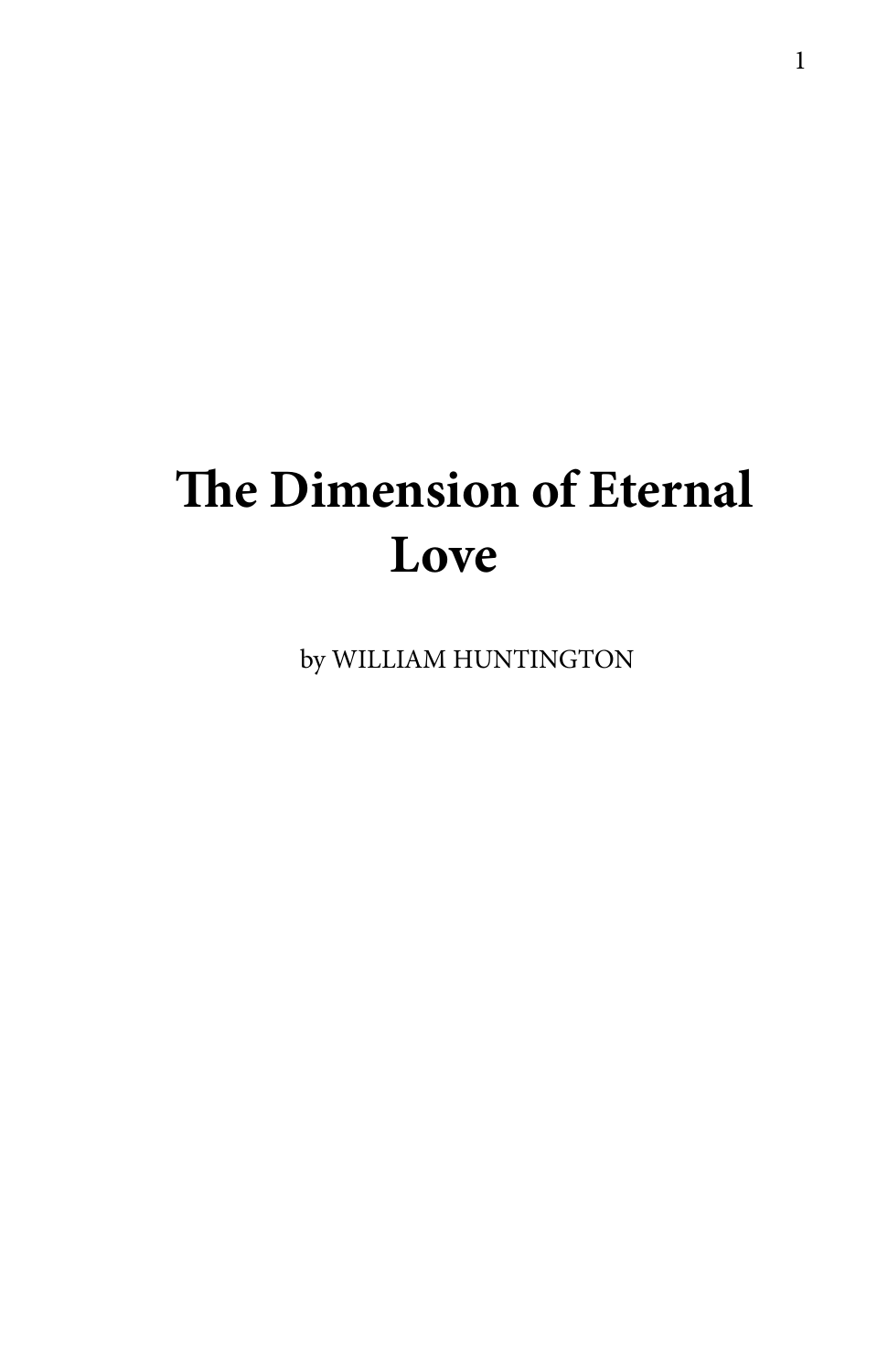

William Huntington S.S.

William Huntington S.S. (2nd February 1745- 1 July 1813) was an English preacher and the man who preached to the Queen of England as well as the Prime Minister, and signed his letters William Huntington,

S.S. (Saved Sinner). He taught that the moral law, or the 10 commandments, as published by Moses, was not the rule of life for the believer but rather the gospel, which is the Law Christ. He delighted in talking of the everlasting love of God, blessed redemption, all conquering grace, mysterious providence, the Spirit's work in mens souls and many other good news themes. He was charge with being an Antinomian although his writings and sermons do not bear this out. Huntington was a strict Calvinist who believed some were predestined to eternal life and some were not. He founded or opened chapels throughout England, many of which survive to this day.

Published by Bierton Particular Baptists 11 Hayling Close Fareham Hampshire PO143AE [www.BiertonParticular Baptists.co.uk](http://www.BiertonParticular Baptists.co.uk) Email [nbpttc@yahoo.co.uk](mailto:nbpttc@yahoo.co.uk)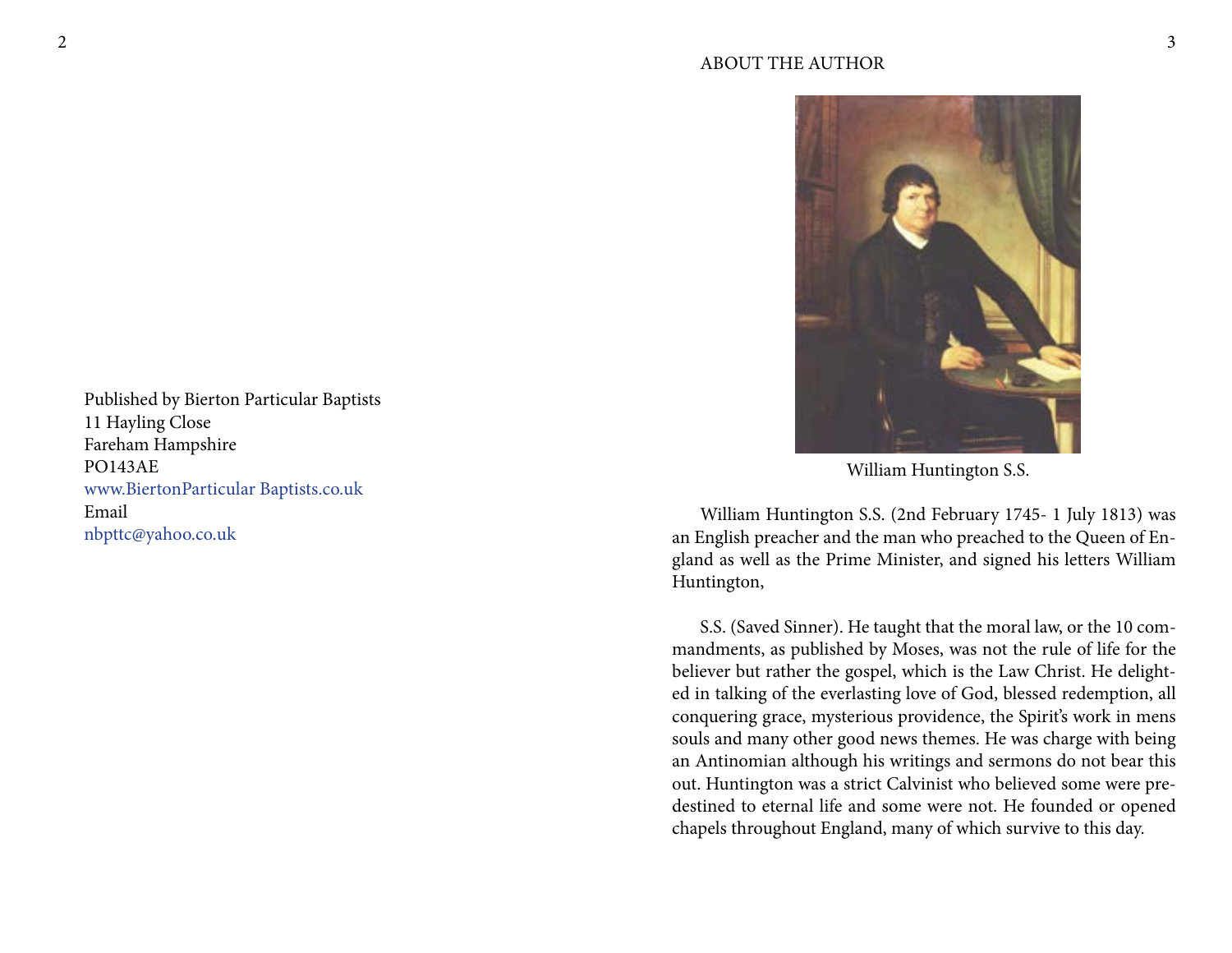| 4 | OF THE DIMENSIONS OF ETERNAL LOVE   |    | OF THE DIMENSIONS OF ETERNAL LOVE        | 5  |
|---|-------------------------------------|----|------------------------------------------|----|
|   | Contents                            |    | The Breadth Of His Love                  | 28 |
|   | Five Heads                          | 6  | The Dimensions Of This Love              | 29 |
|   | Not to faint due to his tribulation | 6  | All Manor Of Creeping Things             | 30 |
|   | Don't let sin gain the ascendancy   | 7  | Election and Eternal Union               | 31 |
|   | Strengthened with divine might      | 8  | The Depth Of This Love                   | 33 |
|   | His law loved and obeyed            | 8  | Depth Of This Love In its Administration | 34 |
|   | Christ Reigns on Mount Zion         | 9  | Some Possessed With Devils               | 35 |
|   | His Kingdom note of the world       | 9  | The Height Of This Love                  | 36 |
|   | Let us break their bands asunder    | 10 | The Height Of This Love                  | 39 |
|   | Comprehend with all saints          | 10 | Wrong Conceptions of God                 | 4  |
|   | God is Love                         | 11 |                                          |    |
|   | Unutterable love                    | 12 | <b>FURTHER PUBLICATIONS</b>              | 49 |
|   | Sovereign love                      | 13 |                                          |    |
|   | Free in its fountain                | 13 | WILLIAM HUNTINGTON VOLUME 1              | 49 |
|   | It cannot be earned or worked for   | 13 | OF THE BLESSINGS AND DOCTRINES OF GRACE  | 50 |
|   | Examples given of no qualification  | 14 | A BODY OF DOCTRINAL DIVINITY             | 51 |
|   | Extended and improper use of words  | 16 | THE BIERTON CRISIS                       | 52 |
|   | Love shines from pole to pole       | 16 | MARY, MARY QUITE CONTRARY                | 54 |
|   | Fathers first step                  | 17 |                                          |    |
|   | Eternal life in Christ              | 17 |                                          |    |
|   | Our life was hid with Christ in God | 18 |                                          |    |
|   | A Great Mystery                     | 19 |                                          |    |
|   | Ye are come to Mount Zion           | 20 |                                          |    |
|   | Christ Our Peace                    | 20 |                                          |    |
|   | Christ The Firstborn                | 21 |                                          |    |
|   | Christ Gather In The Sheep          | 21 |                                          |    |
|   | <b>Eternal Union</b>                | 22 |                                          |    |
|   | The Trinity Love The Elect          | 23 |                                          |    |
|   | The Love Of The Spirit              | 23 |                                          |    |
|   | Covenant Signed and Witnessed       | 24 |                                          |    |
|   | The South Pole Of Everlasting Love  | 25 |                                          |    |
|   | The Everlasting Covenant            | 25 |                                          |    |
|   | <b>Everlasting Light</b>            | 26 |                                          |    |
|   | Righteousness For The Elect         | 26 |                                          |    |
|   | Persevering Strength                | 27 |                                          |    |
|   | <b>Everlasting Consolation</b>      | 28 |                                          |    |
|   | Joy And Glory                       | 28 |                                          |    |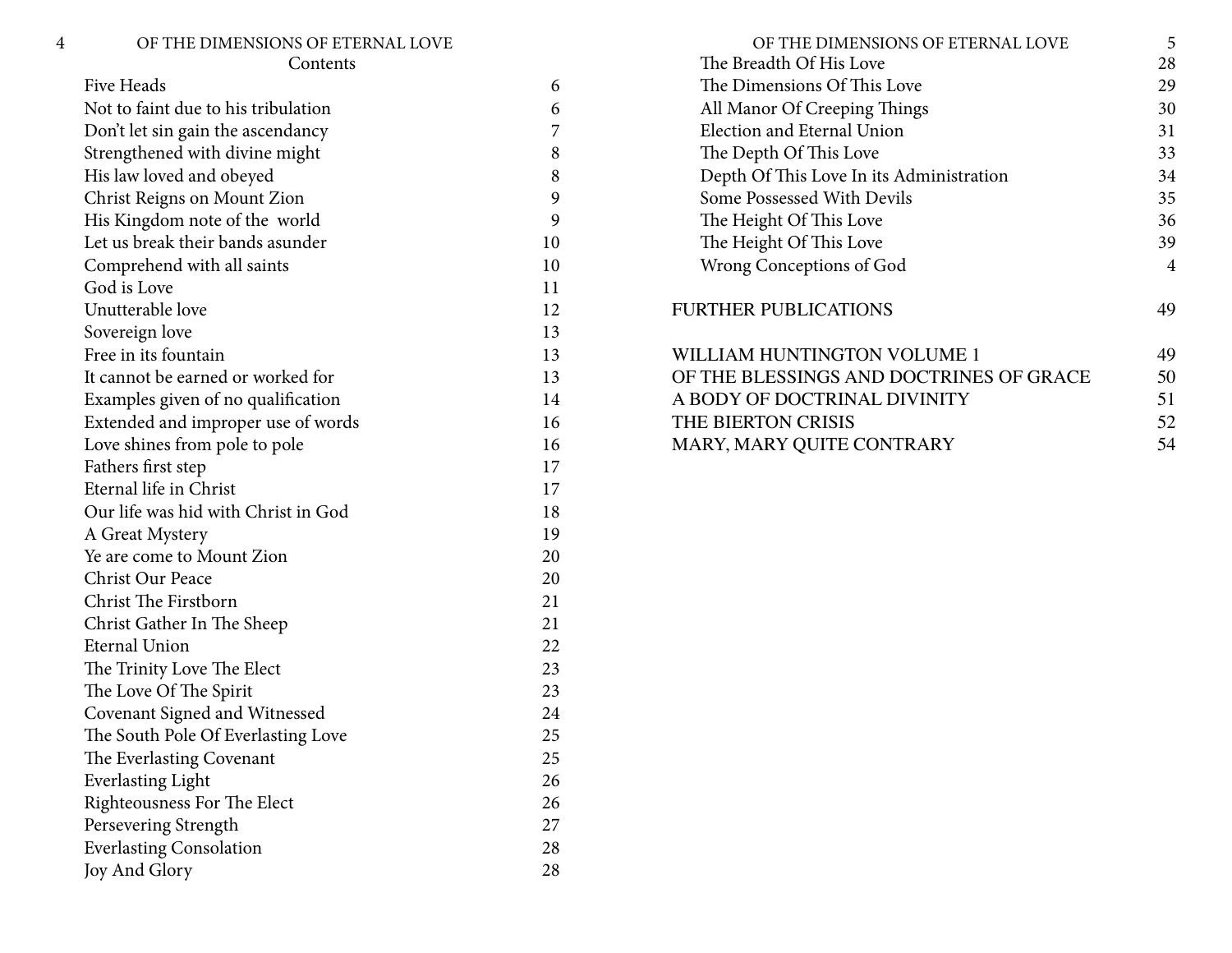<span id="page-3-0"></span>

*"That ye may be able to comprehend with all saints what is the breadth, and, length, and depth, and height; and to know the love of Christ, which passeth knowledge,"* {Ephesians 3:18,19}

#### **[CLICK HEREV TO VIEW AND LISTEN ON YOUTUBE](https://youtu.be/9C7RjyQXzwg)**

#### My Brethren,

The apostle Paul is so profound a scholar, that I cannot pretend to follow him; every time I read him he sets me, as it were, a task impossible. I therefore am obliged to make up a sermon of bits and scraps.

#### **Five Heads**

1st In the beginning of this chapter the apostle treats largely of the dispensation of the grace of God towards him. Verses 2 and 3.

2dly. He speaks also of a mystery hidden in God from the world, which was, that the Gentiles should be fellow heirs with the Jews of the promise of life, verse. 6.

3dly. That he was made a minister of this grace to the Gentiles, verse. 7.

4thly. He expresses, with all humility, his unworthiness of this grace; and yet to him was this grace given,that he should preach among the Gentiles the unsearchable riches of Christ, verse. 8.

5thly. He informs us that even now is made known to the principalities and powers that reside in the heavenly places by the church the manifold wisdom of God, verse. 10. And the whole of this sprung from the eternal purpose of God, which he purposed in Christ Jesus, verse. 11; in whom, that is, in Christ, we have holy boldness, and free access to God; and that with confidence of being accepted by the faith of him, in whom all the promises of God are yea and amen, to the glory of God the Father, verse. 12.

#### **Not to faint due to his tribulation**

The apostle desires that the Ephesians might not faint at the tribulation which he endured; signifying, that God did not set sufferings of his servants before them with a view to discourage, but to embolden them, and strengthen their faith; therefore they ought rather to glory in, than be dismayed at them, verse. 13. The apostle begins praying in the middle of this epistle, and addresses the Father

of Christ, of whom all the elect angels, and all the elect of the human race, called the family of heaven and earth, are named, verse. 15. The blessing that the apostle craves of God is that the Ephesians might be strengthened by his Spirit's might in the inner man. By the inner man he means the whole work of grace which is in every renewed soul, and is called the new, or the inner man, as corruption and pollution are called the old man. It is as though the apostle had said, the grace and Spirit of God, which hath humbled and inclined your wills to choose Christ, in subordination to the will of God, has also appointed Christ to be your everlasting portion. And, as the apostle took it for granted that humbling had subdued their wills, and purifying grace had renewed them in the spirit of their minds, so likewise he judged that the love of God had influenced their affections, and kindled an intense desire after the enjoyment of Christ Jesus. The apostle wishes and prays that the sovereign and all-conquering grace of God might reign and rule in their hearts and consciences. Therefore he desires the ever-blessed Redeemer to reign and rule unmolested, and without a rival, in their affections, as if they were seated with him on his throne. The apostle well knew that erroneous men would be busy in besieging their understanding's, and that carnal objects would be labouring, to engross their affections; vanity to entertain their minds, pleasures to attract their desires, and legality to entangle and govern their consciences. Therefore he wishes their inner man to be strengthened with spiritual might; hinting, thereby that all our resolutions, efforts, and watchfullness, would not be sufficient bulwarks against the attempts and attacks of Satan, unless they were strengthened by the spiritual might of God Almighty.

# **Don't let sin gain the ascendancy**

The apostle well knew, by his own experience, that Satan would lay strong siege to such souls; and he knew for a truth that, if one sin found acceptance and entertainment in the soul, that sin, when it had engrossed the affections, would let in many more, and consequently leave a gap, or breach, for a whole troop of specious sins to follow.

When any sin has gained the ascendancy, it will influence the saint's conversation, and prove a stumbling-block to those who are weak in faith; for the life and walk of such a saint would appear fro-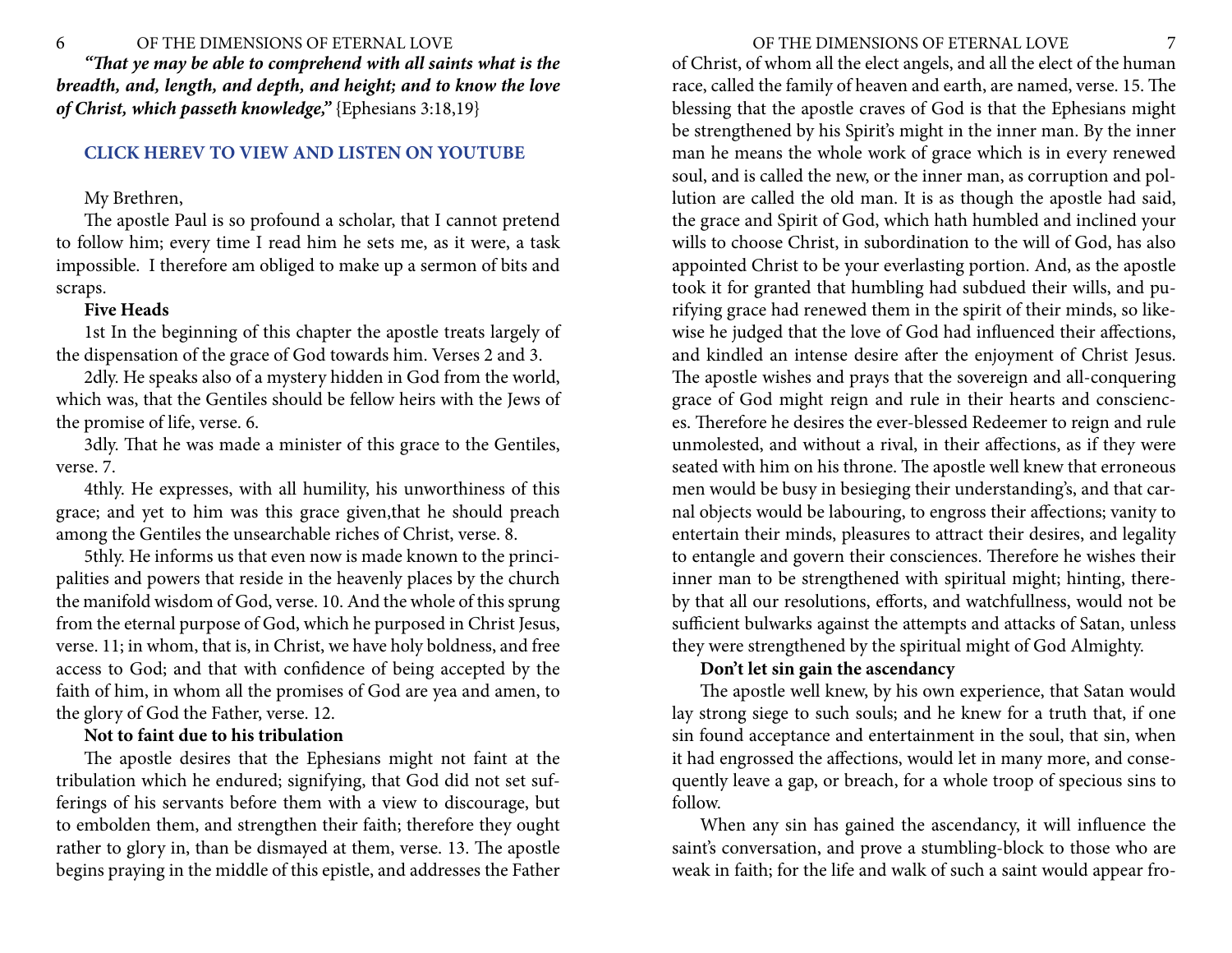#### <span id="page-4-0"></span>8 OF THE DIMENSIONS OF ETERNAL LOVE PHOTOGROUPS OF THE DIMENSIONS OF ETERNAL LOVE PHOTOGROUPS OF THE DIMENSIONS OF ETERNAL LOVE

ward, and the tongue perverse; as saith the wise man, "A wholesome tongue is a tree of life; but perverseness therein is a breach in the spirit." {Prov. 15:4} When sin is indulged by us the Spirit of God suspends, in a measure, his fortifying influence, that the back slider in heart may be filled with his own ways. {Prov. 14:14}

When this is the case the hedge {to our feelings} is broken down, and we lie exposed to every temptation; as says the Psalmist, "Why hast thou broken down her hedges, so that all they that pass by the way do pluck her?" Ps. 80:12} When thus entangled we try to resist, but are still rebuffed or beaten back; this causes rebellion and murmuring to take possession of our hearts; and it is thus that "the foolishness of man perverteth his way, and his heart fretteth against the Lord." {Prov. 19:3}

We now expect Christ to step in to heal the breach, bind up the wound, and put all our false gods to flight; and for this we pray; but he says, No; "Where are thy gods?" And he adds, "The back slider in heart shall be filled with his own ways." When in our back slidings we find this to be the case, we begin to cavil and contend with the Saviour, and to ask why he has withdrawn his former loving-kindness from us? He, being the injured rival, disputes the point with us, and we impiously maintain a contention with him, rather than bear the indignation of the Lord, against whom we have sinned. {Micah. 7:9} Thus, sin having separated between Christ and the soul, {Isa. 59:2} a contention with him seems to fasten the bar of infidelity; as it is written, "A brother offended is harder to be won than a strong city; and their contentions are like the bars of a castle." {Prov. 18:12} If a contention with Christ is as the bars of a castle, bow much more so when rebellion strengthens them?

#### **Strengthened with divine might**

The apostle, knowing that this would unavoidably be the case where sin is indulged, earnestly prays that God would fortify each power of their renewed souls with spiritual might against all the invasions of the devil. {Eph. 3:16} For he well knew that, if their souls were strengthened with divine might, the dear Redeemer would keep his residence in their hearts, without any rival being let into their affections; which he hints at in the 17th. Verse, by praying, that Christ might dwell in their hearts by faith.

# **His law loved and obeyed**

The apostle desires that Christ, as their king, might have his laws loved, obeyed, and meditated on in their minds; and, as king of righteousness, that his blessed scepter might be swayed in affections and consciences; and, as he was their atoning Saviour that peace and pardon might be sensibly enjoyed in their souls and that the altogether-lovely Saviour might be enthroned, exalted, and admired in the throne of their hearts, "That Christ {said he} may dwell in your hearts by faith, that ye may be rooted and grounded in love," verse. 17.

### **Christ Reigns on Mount Zion**

The apostle well knew that Christ, as king of righteousness and king of peace, did not reign in the world; as it is written, "I came not to send peace upon earth, but a sword and a fire; and what will I if it be already kindled?"

The whole world is not under the blessed sway of the scepter of grace; Christ reigns on Mount Zion; but all men are not come to Mount Zion, and the heavenly Jerusalem. The elect, and them only, constitute the gospel Mount Zion, as it is written, "The Lord hath chosen Zion, he hath desired it for his habitation." And hence it is that he displays his admirable beauty and omnipotent power; as says the Psalmist, "Out of Zion, the perfection of beauty, God hath shined." But there are some who plainly affirm, and still adhere to this, that they will not have this man to reign over them. And, if the Lord hold his peace at them when they make these vows, it is a dreadful sign that they are not elected; and consequently all their vows are established that they have bound their souls with, and all their vows shall stand. None can make their vows void but a father and a husband; and Christ is that father and that husband, who can make them void, so as for the Lord to forgive them. {Numb. 30:4-8} But to proceed; the kingdom of Christ is not of this world, therefore it is not to be taken or defended by carnal weapons. It is true that Christ is the King of kings, and Lord of lords; and by him kings reign, and princes decree justice. But this is under his uncontrollable power as the universal monarch of nations.

#### **His Kingdom note of the world**

But his spiritual kingdom is not of this world; the throne of grace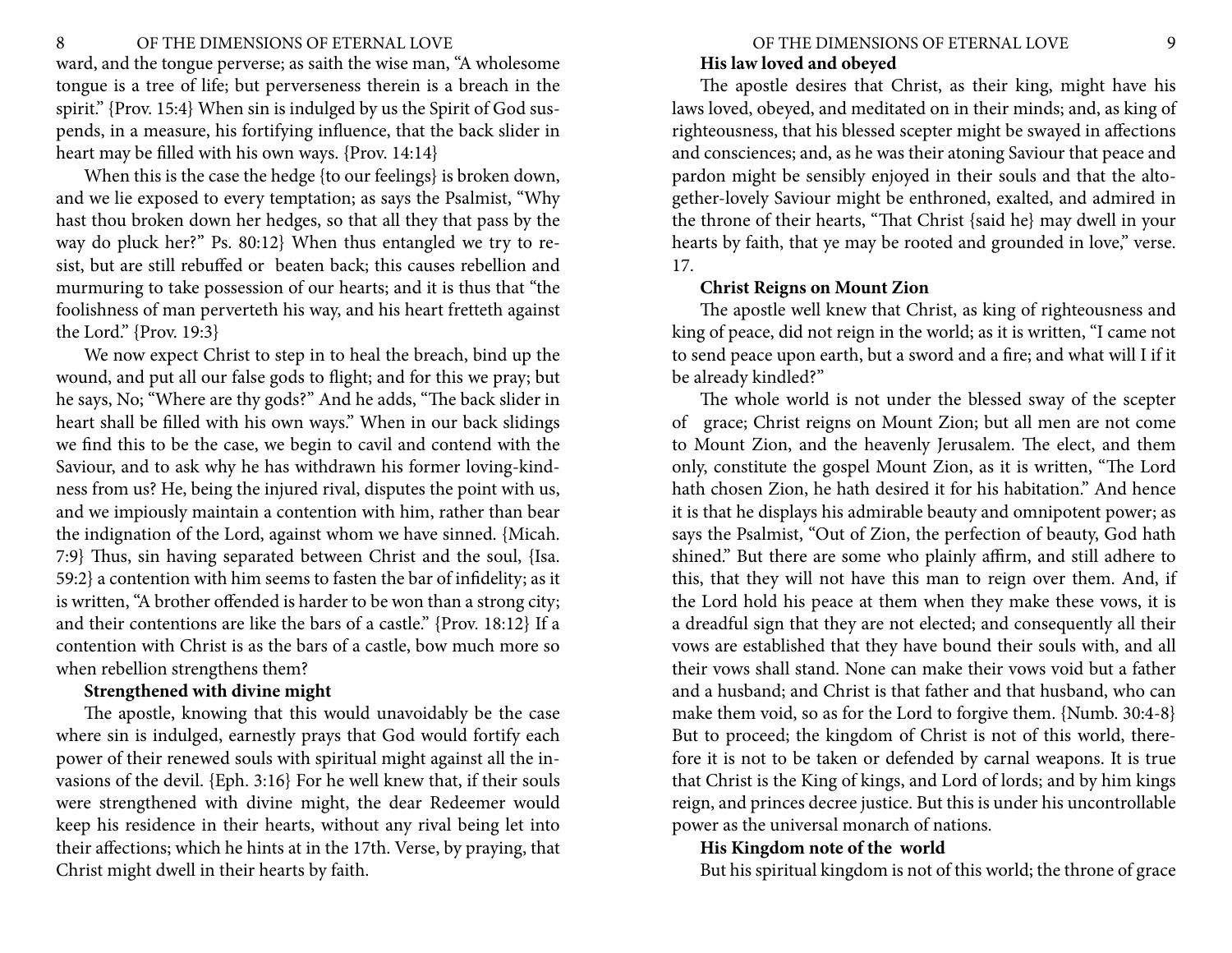<span id="page-5-0"></span>is in heaven; his laws are from heaven, and written in the minds of all his subjects; his scepter is swayed over every justified soul that believes in his name for justification, and takes him for his everlasting righteousness and strength; his kingdom is set in the souls of believers, as it is written, "The kingdom of God is within you." This kingdom is altogether spiritual; for the kingdom is not in word, but in power; it is righteousness, peace, and joy in the Holy Ghost. Thus, my friends, the Saviour's laws are written within us, and he must have the pre-eminence in our affections, and sway his peaceable scepter in our consciences, which I trust is our soul's delight.

#### **Let us break their bands asunder**

But, if we speak of this, it appears a bane to the world; they cannot endure his binding laws; therefore they say, "Let us break their bands asunder, and cast their cords from us." But why? What are his cords and bands, that are so offensive to those who are so violent?

Why; one of the bands is the binding cord of everlasting love, which the carnal mind, fortified with infernal enmity, cannot brook; as it is written, "The carnal mind is enmity against God; it is not subject to the law of God, nor indeed can-be."

The other band is the bond of gospel peace; as it is written, "Keep the unity of the Spirit in the bond of peace." But the sinner had rather have peace with his sins, and continue to maintain war with God, than cast down his rebellious arms, and send an ambassage, desiring conditions of peace. The other cord or girdle is truth, intended to gird up the loins of the mind, in order to make the sinner watch, and be sober.

However, the ungodly say, "Let us break these bands asunder, and cast away his cords from us." Well, if this must be the case, he that dwells in heaven shall laugh at such: "Then shall he speak to them in his wrath, and vex them in his sore displeasure. Yet have I set my King upon my holy hill." {Ps. 2:6}

#### **Comprehend with all saints**

And now we will proceed to consider the words of my text; "That ye may be able to comprehend with all saints what is the breadth, and length, and depth, and height; and to know the love of Christ, which passeth knowledge. In these words there seems to be something like a contradiction. In the first clause he wishes us to comprehend, and in the last clause he says it passeth knowledge. But does the apostle contradict himself here? By no means. He would wish that the Ephesians should comprehend with all saints, &c. He means, he would wish that the Ephesians, who were children in the faith, should arrive at as high a pitch of knowledge, experience, and enjoyment of God's eternal love, as any other saints whatever. That ye may comprehend with all saints; that you may see eye to eye with the best of them. And yet he insinuates to them that, when they have arrived to the highest pitch of knowledge, they would then know but in part; for the whole of Christ's love passeth knowledge. His plain meaning, seems to be this; I would wish you to know, to your soul's establishment, as much of Christ's love as can be known; but I must tell you that the greatest part to be known only in the bright regions of eternal day; as it is written, "For we know in part, and prophesy in part; but when that which is perfect is come, then that which is in part shall be done away. {1 Cor. 13:9,10} The apostle's meaning then amounts to this; he would wish that the Ephesians should know, or comprehend, as much as other saints ever did; and yet would intimate that their knowledge and enjoyment was nothing, when compared to that knowledge and enjoyment which the saints will have in the world to come.

Having thus briefly opened my text, I must beg leave to invert the order of it a little. The words are, "That ye may be able to comprehend with all saints what is the breadth, and length, and depth, and height; and to know the love of Christ, which passeth knowledge." If I have obtained your leave to invert the order, I will now deliver my thoughts on the subject in the following manner.

1. I will treat of the love of God.

2. Of the length of this divine love.

3. Offer my opinion on the breadth of it.

4. On the depth of this love.

5. On the height.

And conclude the whole with a word of application.

#### **God is Love**

Where shall I begin in delivering my opinion on the subject? "I must begin with God, "for God is love." {1 John, 4:8} This is clearly revealed in the scriptures of truth, that the nature of God is love. But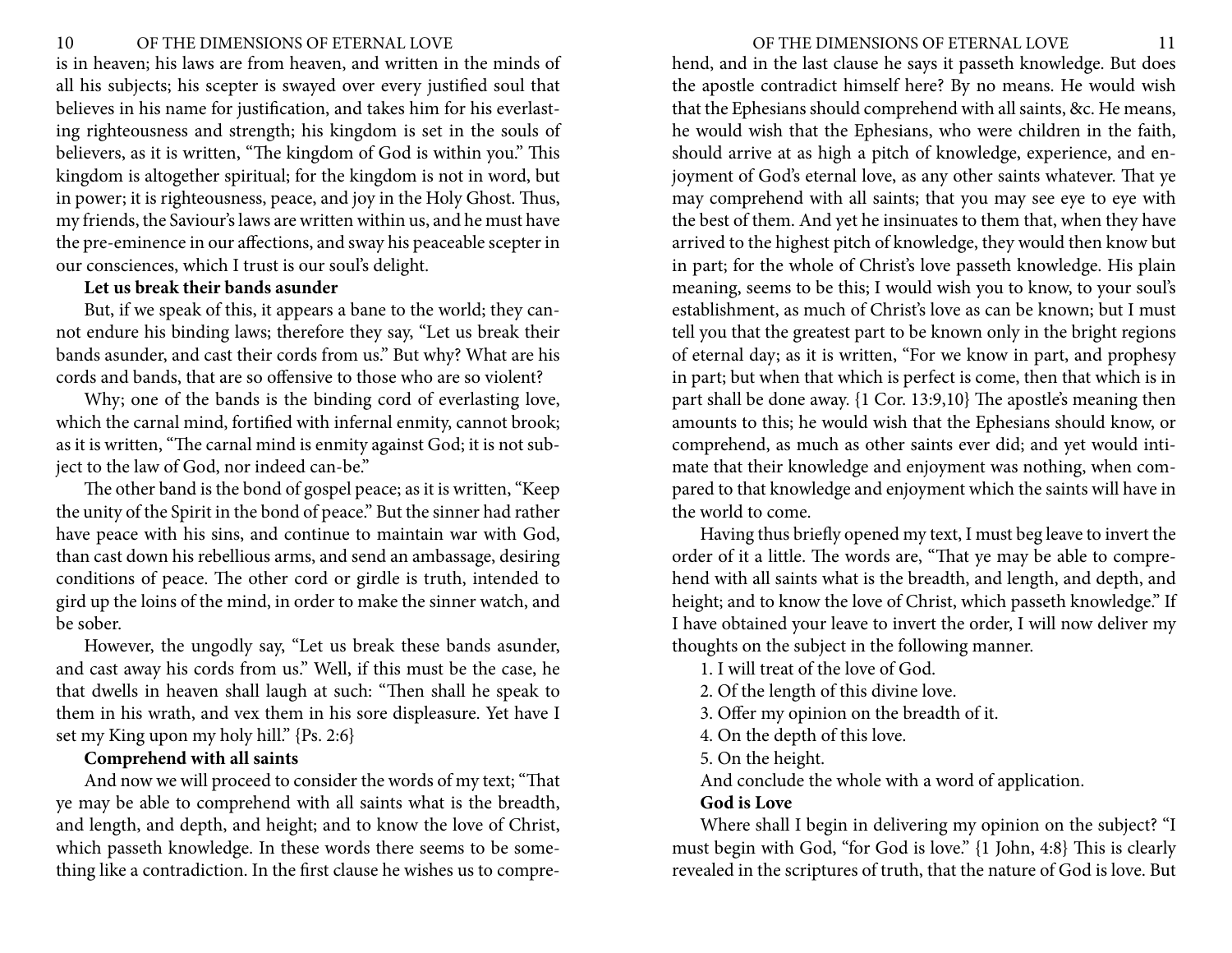<span id="page-6-0"></span>is this divine affection fixed on all the human race, so as to save them in Christ with an everlasting-salvation? That cannot be proved; for God says that multitudes are in hell already; as you read in the 31st and 32d chapters of Ezekiel. "God loveth the stranger, in giving him food and raiment." {Deut.. 10:18} But the elect are not strangers. "I know my sheep {says Christ}, and I lay down my life for them, and they shall never perish." It was self-moving, love in God to choose his own elect, and is the first cause of all our happiness. His own will was his councillor; as it is written, "He worketh all things after the counsel of his own will." That his wisdom drew up the plan of our salvation is plain from the word of truth; the gospel is "the wisdom of God in a mystery." And by his omnipotent power God performs what self-moving love secretly purposed in himself.

This love of God to his elect cannot be traced by us from its first rise. We can only go by the light of scripture, and affirm what God's witnesses have done before; viz. that God loved his elect with an everlasting love. But the idea of eternity will drown every thought that a mortal is capable of in launching forth into that unfathomable abyss. We may trace his word and works, and conclude as Job did, "Lo these are some of his ways; but how little of him is understood!"

In these profound depths of everlasting love we can find no bottom; like the dove, we must settle on the ark of the covenant, and then we shall be able to look about us.

#### **Unutterable love**

First, then, God's love to his people is unutterable; we cannot express it, but can only furnish imperfect hints of its parts, as the scriptures do. For instance, "God so loved the world, that he gave his only begotten Son," &c. {John, 3:16} And again, Behold what manner of love the Father hath bestowed upon us, that we should be called the sons of God! And it doth not yet appear what we shall be." {1 John 3:1}

The love of God to his elect is not only unutterable, but it is likewise inconceivable; and therefore called, in the last clause of my text, a love that passeth knowledge. It is a love that has been enjoyed by thousands, but cannot be fully described by any. This unutterable and inconceivable love is entirely sovereign. It lay entirely in the absolute and uncontrollable will and mind of God, whether he would create creatures out of the earth or not; and whether he would raise them to heaven {out of sin, when fallen} as the objects of his eternal love, or not.

# **Sovereign love**

It is sovereign, because fallen angels are excluded. And many of the human race are also excluded; as it is written, "Was not Esau Jacob's brother? Yet I loved Jacob, and I hated Esau." But when did this love and hatred take place, after Esau had sold his birthright? No, says God; "for the children being not yet born, neither having done any good or evil, that the purpose of God according to election might stand, not of works but of him that calleth, it was said unto her, The elder shall serve the Younger. As it is written Jacob have I loved but Esau have I hated." {Rom. 9:11-13} God's elect are said to be loved with an everlasting love. And there is a people that are to be called "The border of wickedness, and the people against whom the Lord hath indignation for ever." {Mal. 1:4} As this love of God is sovereign, so it appears to be entirely free in its fountain; as it is written, "But God commended his love towards us, in that while we were yet sinners Christ died for us," Rom. v. 8. If God commended his love towards us while we were yet sinners, and reconciled us to himself when we were enemies and without strength, his love must be free and unmerited, unless we can suppose that sin, enmity, and sinful infirmities, are meritorious in the sight of God.

#### **Free in its fountain**

As this love of God appears free in its fountain, so also it appears to be free in its administration. It cannot be purchased by human merit {falsely so called}. "If a man would give all the substance of his house for love, it would be utterly contemned." {Song 8:7} Simon Magus bid high for the Spirit of love; but the bidder and the price were both to perish together, for thinking that the gift of God was to be bought with money. So we conclude that Simon Magus, who wanted to buy, and the pope of Rome, who offers to sell, the gifts of God, are both "in the gall of bitterness and in the bonds of iniquity." If that man is condemned who offers to buy the gifts of God, and if all the substance that a man offers for this love is to be utterly contemned, this love must be free; free in its fountain, and free also in its administrations.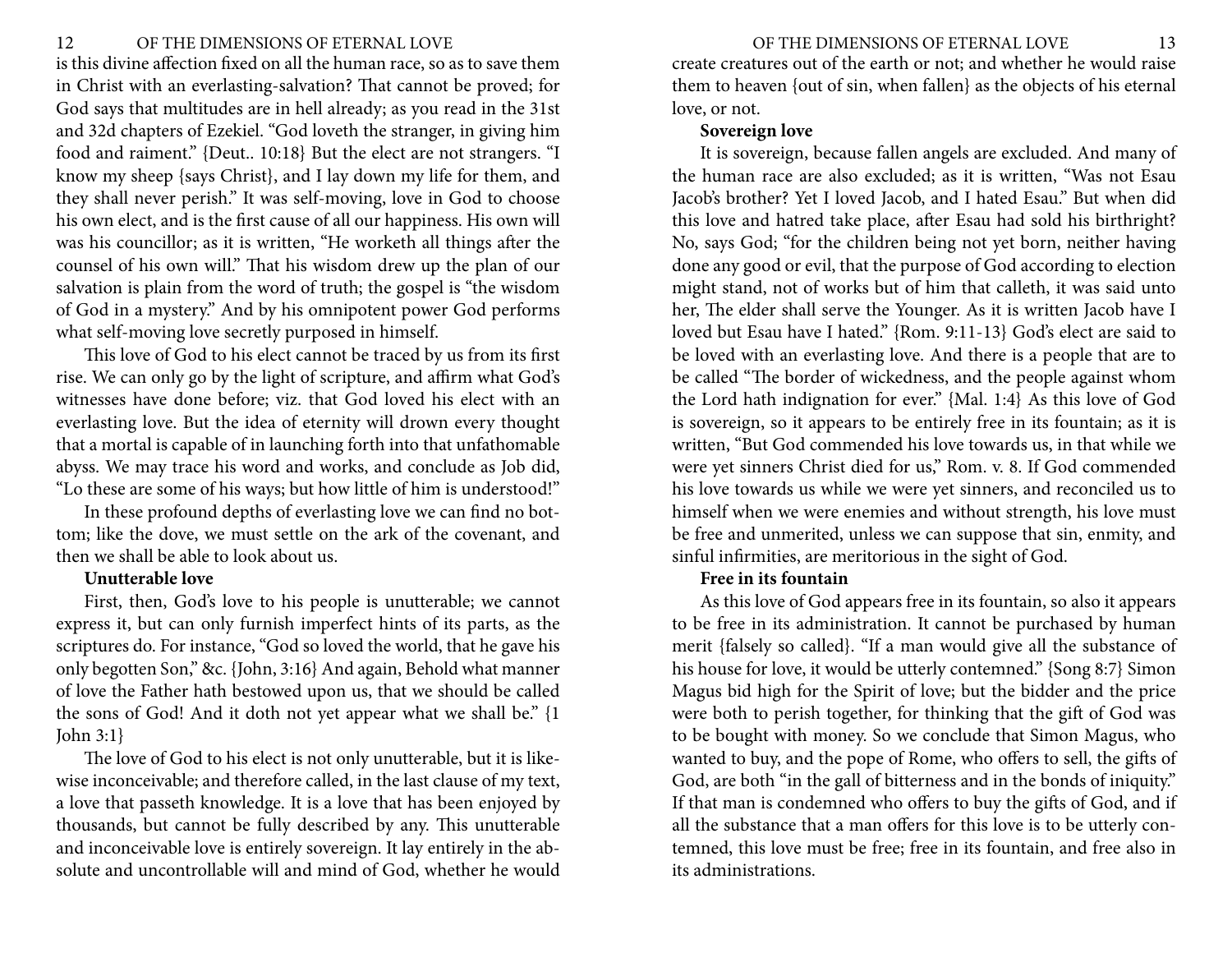### <span id="page-7-0"></span>14 OF THE DIMENSIONS OF ETERNAL LOVE 15 **It cannot be earned or worked for**

This will appear still plainer if we consider the many work-mongers that have laboured in vain to obtain it. Some have strived for it; but none are crowned unless they strive lawfully. {2 Tim. 2:5} And none can strive lawfully till that love that fulfills the law be in their hearts. Some have run for it; but "the race is not to the swift." {Eccl. 9:11} No, says the Saviour, "Many that are first shall be last." {Matt. 19:30} Others have fought for it in heavy persecutions but "the battle is not to the strong." {Eccl. 9:11} The victory of faith is nowhere promised to the strength of the free-will or the power of the human arm. No, "Let the weak say I am strong." {Joel 3:10} Herod did many things, but never got the gifts of God for his labour. The Pharisees fasted often; they made many prayers, and long ones too, and honoured God with their lips, and yet were rewarded with the greater damnation for their pains. Matt. 23:14} The young man in the gospel told the Saviour that he had kept the law from his youth up, and was sent away with the sorrow of the world {that worketh death} in his heart. Esau wept for it; but got it not, "though he sought it carefully with tears," Thus it appears then not to be of him that willeth, nor of him that runneth nor of him that fighteth, nor of him that worketh, nor of him that striveth, nor of him that weepeth, nor of him that buys, nor of him that sells, "but of God that sheweth mercy." "I will heal their backslidings, I will love them freely." Hosea 14:4} This will appear still plainer if we consider what those who obtained it had to recommend them.

# **Examples given of no qualification**

Let us see what God's elect have done to merit this love of God. Pray what merit was there in Mary Magdalen? How had she improved her supposed talent, will, power, or light within, or stock in hand, or by whatever other name you are pleased to call this phantom? The scriptures say she was possessed with seven devils; but her being a habitation for devils could not recommend her to the love and favour of God; nor could that possibly merit it at his hands. And, as for her body, that was a hacknied vehicle for every son of Belial who chose to hire it. Yet this woman received the gift of gospel repentance, the forgiveness of all her sins; and she loved much, because she was much beloved; as it is written, "We love him because he first loved us." Simon the Pharisee disdained this humble suppliant, and censured the Saviour as not being of God, because he supposed him ignorant of Mary's character; however, the Lord stopped his month by bringing him in debtor fifty pence, without a farthing to pay his debts. But Mary received her full discharge first, though she owed five hundred. Thus the harlot got the start of the Pharisee; as it is written, "Publicans and harlots enter the kingdom of God" before the Pharisees.

If we turn to Nicodemus, he is the most likely of any to merit it at the hands of Christ; for he took his part among the council and complimented the Lord when he came to visit him. But the Lord doth not commend him for these things; and we know he had no other merit to plead, unless we allow that the fear of men and ignorance of real religion can be accounted meritorious.

First, there is no merit in the carnal fear of man; for "the fear of man bringeth a snare." And, as to ignorance, it is never supposed to merit any thing either at the hand of God or man. It merits nothing, at the hand of God, because the law allows a sacrifice for the sin of ignorance, which presupposes that ignorance is sin instead of merit. {Numb. 15:25}

Pray what did the harlot Rahab do to merit this love of God? Why {says the workmonger} "she received the spies with peace." Yea, but she was a daughter of peace before she received them: as it is written, "And into whatsoever house ye enter, say, Peace be to this house; and if the son of peace be there {mark that, if the son of peace be there}, your peace shall come upon it." But suppose there be not a person ordained for peace in that house! Why then peace has nothing to do there; for if the son of peace be not there it shall return to you again, Luke, 10:5,6; and you shall carry it to its right owner. Thus, then, her receiving the spies was only the blessed effect of an eternal cause, which is the eternal council of the Trinity ordaining peace for us in Christ: for thus saith the Holy Ghost to the prophet, Christ shall be a priest upon his throne; "and the counsel of peace shall be between them both;" {Zech. 6:13} that is, between the Father and the Son; and thus Christ is our peace. And that Rahab had no merit to boast of but her receiving the spies, is plain; for her very name, Rahab, is one given by Isaiah to the devil, and to Egypt; and applicable enough, for it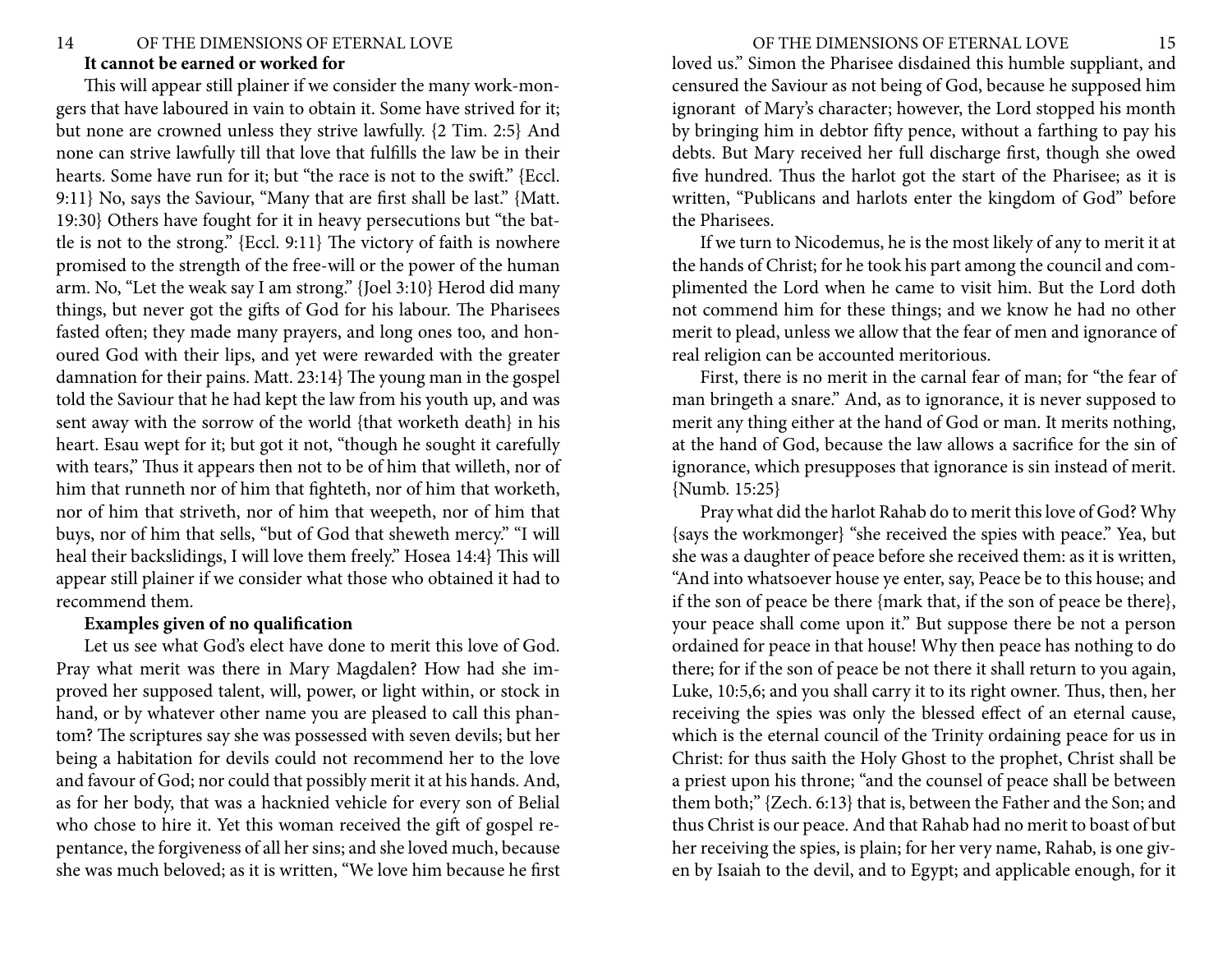<span id="page-8-0"></span>signifies furious pride. This woman was a heathen by nation, a harlot by trade, and a devil by name; and yet she tumbled into the bosom of everlasting love. Thus the love of God appears to be sovereign, discriminating, and free, in its fountain Jehovah; and it is likewise sovereign, discriminating, and free, in its administrations under the dispensation of the Holy Ghost. But I pass on to my second general head, which is to treat of the length of this love.

# **Extended and improper use of words**

On this subject I must be permitted to make an extended, or even improper, use of words.

The dimensions of this love that I am to treat of are fourfold. It is height in a superlative, and depth in an infinite degree; its two axes or poles may be compared to two eternities; and thus we must measure, if I may be allowed the expression, the length.

Immensity seems to be its circumference; but our business is with the diameter, which the apostle calls the breadth. However, Paul allows that it passeth knowledge; and indeed it is better felt and enjoyed than described; for this pleasing theme has employed, more or less, the tongues and pens of all God's eminent servants for many ages past, and I hope our tongues will never be silent on the subject.

You know, my dear friends, that I am called an enterprising man; I will therefore venture to say what I find warranted by the word of God, notwithstanding our utter inability to find it out to perfection; only let me observe the golden rule, and I will proceed.

# **Love shines from pole to pole**

First, then, let it be noticed that God is love. This love shines from pole to pole, and is from everlasting to everlasting; as says the Psalmist, "from everlasting to everlasting thou art God." {Ps. 90:2} We will begin with that everlasting which is behind us, and to which the word from is prefixed-from everlasting; and so travel on till we come to the other eternal pole, which has the preposition to prefixed. Do not be startled at my adventurous flight, for we are most surely concerned in these two eternities. Let us begin where the scriptures declare God has begun.

 His glorious footsteps of mercy and love towards his elect are dated from everlasting; as it is written, "But the mercy of the Lord is from everlasting to everlasting upon them that fear him." {Ps.

103:17} And the Redeemer's going forth in covenant undertakings for the elect bears the same date: whose goings forth have been from old, from everlasting." {Micah 5:2} But to proceed:

#### **Fathers first step**

The first step that the Father took, in the path of love to his elect, was in treating with Christ in their behalf, and appointing him to be their head, their husband, their surety, their mediator, their father, and their brother. But when was this living head, surety, husband, mediator, father, and brother, elected, ordained, and appointed? Why, it is dated from everlasting; as the Saviour declares, "The Lord possessed me in the beginning, of his way {mark, here are his goings forth from everlasting, called to beginning of his way}, before his works of old. I was set up from everlasting, from the beginning, or ever the earth was. When there was no depths, I was brought forth when there were no fountains abounding with water: before the mountains were settled, before the hills was I brought forth." {Prov. 8:22-25} Thus it appears that Christ was elected, appointed, pre-ordained, and set up from everlasting to be future man and mediator; and was delivered to death for his elect by the determinate counsel and foreknowledge of God. Thus God the Father makes known his electing and everlasting love to his chosen people, in appointing and giving Christ to them before the world was.

#### **Eternal life in Christ**

When he set up Christ for our living head he gave us eternal life in him; as it is written, "In hope of eternal life, which God that cannot lie promised before the world began." {Titus 1:1} Christ is the quickening Spirit, that quickens all his redeemed; for he is our life, who has brought life and immortality to light through the gospel. In another passage he himself saith, "Because I live ye shall live also." {John 14:19} And it must be so; "For, as in Adam all {his natural seed} die, even so in Christ shall all {his spiritual seed} be made alive." But I proceed.

When Christ was set up he was appointed to be the husband of God's chosen daughter. And as man and wife they were viewed one in union from everlasting; for the covenant of grace is a covenant of eternal wedlock: as it is written, "A certain king made a marriage for his son." {Matt. 22:2} And thus likewise runs the tenor of the cove-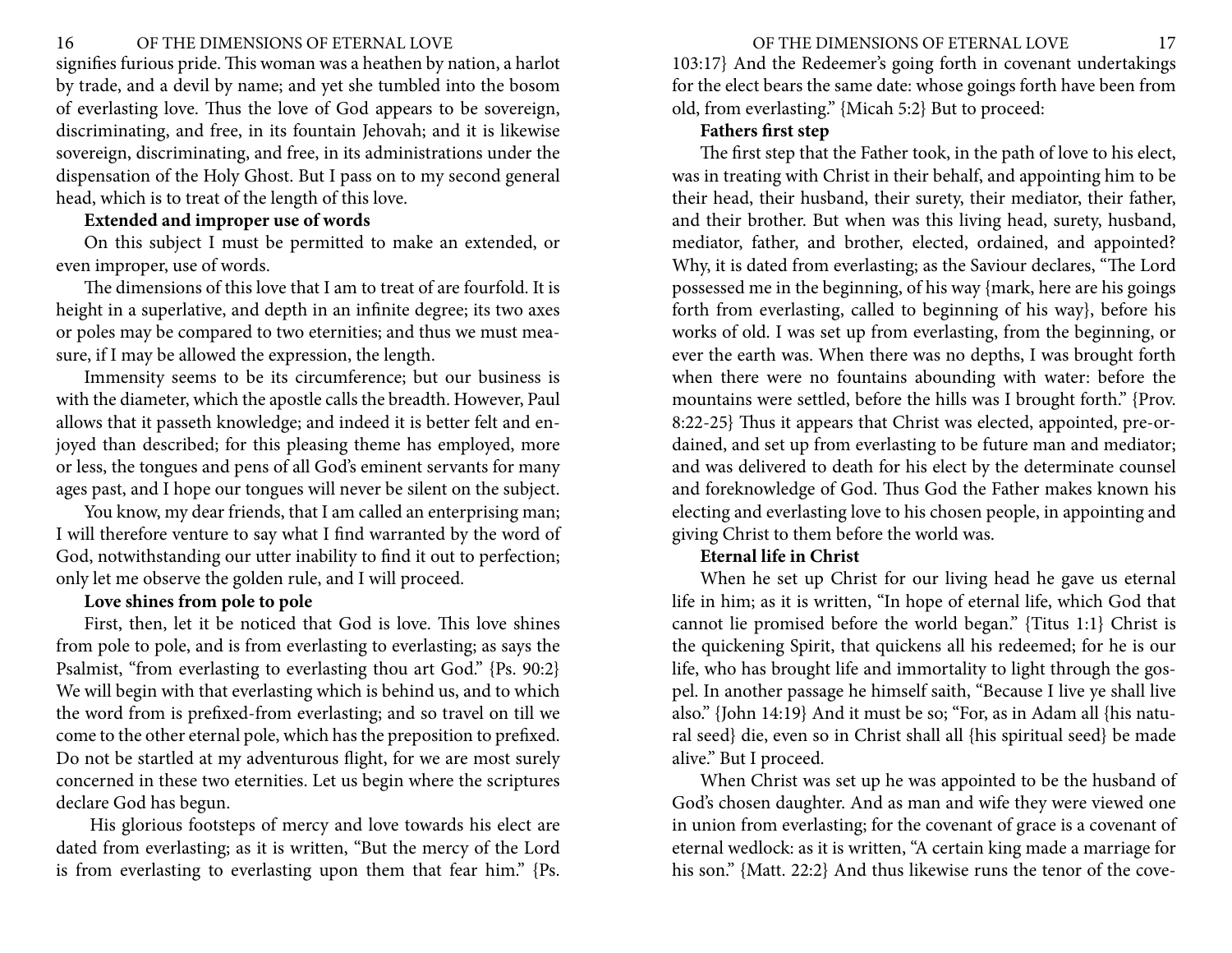<span id="page-9-0"></span>nant of wedlock, as God the Father speaks to his elect, "Thou shalt no more be termed Forsaken; neither shall thy land any more be termed Desolate; but thou shalt be called Hephzi-bah, and thy land Beulah; for the Lord delighteth in thee, and thy land shall be married. For as a young, man marrieth a virgin, so shall thy sons marry thee: and as the bridegroom rejoiceth over the bride, so shall thy God rejoice over thee." {Isa. 62:4,5} Thus the elect were chosen as the king's daughter-in-law from eternity." {Ps. 132:13} They are espoused in time; {2 Cor. 11:2} and the marriage shall be consummated in bliss, when the mystery of God is finished; as it is written, "Let us be glad and rejoice, and give honour to him; for the marriage of the Lamb is come, and his wife hath made herself ready." {Rev. 19:7} And then she shall be clad in gold of Ophir, and be brought with joy and rejoicing to enter into the king's palace. {Ps. 45:15}

# **Our life was hid with Christ in God**

This mystery was exhibited by Eve's existing in Adam before she was extracted from him; so our life was hid with Christ in God. And, when Eve was taken out of Adam, she was a helpmeet formed for him; so the elect are created anew in Christ Jesus. When Eve was formed, God brought her to Adam; so no man can come to Christ except the Father draw him. When she came to Adam he received her as God's gift; so the elect are given to Christ. Adam and Eve are said to be one; so also are they that are joined to the Lord one spirit. Adam said, "Man shall leave, his father and his mother, and shall cleave to his wife;" so Christ came forth from the Father, leaping upon the mountains. And, when some of the Saviour's followers said. "Behold, thy mother and thy brethren stand without, desiring to speak with thee; he answered, Who is my mother and my brethren? And he stretched out his hands towards his disciples, and said, Behold my mother and my brethren!" Matt. 12:47,48} Thus Christ left his father and mother, and clave to his wife. Adam had one wife brought to him and no more: so Christ says "There are threescore queens, and fourscore concubines, and virgins without number; my undefiled is but one." {Song 6:8,9} When Eve fell Adam was in the transgression, though he was not deceived; so when the elected spouse fell, Christ was not deceived, yet he was made sin, "and was numbered with the transgressors." {Isa. 53:12} When Adam and Eve fell, their marriage was not made void; so the fall of the elect did not break the bond of God's everlasting covenant, but rather paved the way to display eternal love towards the miserable. It appears that both Adam and Eve were chosen vessels; and, when they fell by eating the apples, they fell into soul travail, and were shortly after born again. Eternal love raised them up under the same tree where they fell; as it is written, "I raised thee up under the apple tree: there thy mother brought thee forth, there she brought thee forth, that bare thee." {Song 8:5} This mother {according to Paul, Gal 4:24} is the heavenly Jerusalem; and the heavenly Jerusalem; is the covenant of grace and God's elect in it; both typified by Sarah and her son Isaac. To Adam and Eve was the first promise of the covenant of grace revealed; and by the application of the promise were they brought forth from black despair to hope in God's mercy through Christ.

#### **A Great Mystery**

I shall conclude this head with the apostle's mystery, "For no man ever yet hated his own flesh; but nourisheth and cherisheth it, even as the Lord the church. For we are members of his body, of his flesh, and of his bones. For this cause shall a man leave his father and mother, and shall be joined unto his wife; and they two shall be one flesh. This is a great mystery; but I speak concerning Christ and the Church." {Eph. 5:29-32} This therefore is another blessed effect of God's everlasting love. But, as a surety Christ was set up from everlasting; as it is written, "But Christ was made with an oath by him that said unto him The Lord sware, and will not repent, Thou art a priest for ever after the order of Melchisedec. By so much was Jesus made a surety of a better testament." {Heb. 7:21,22} First, Christ, as a surety, was to pay the debt of perfect obedience to the perceptive part of the law for his elect; as it is written, "He will magnify the law, and make it honourable." {Isa. 42:21} "So by the obedience of one {Jesus Christ} shall many be made righteous." {Rom. 5:19} As a surety, he was to pay the penal sum of suffering for his elect, by dying in their room and stead; as it is written, "I will ransom them from the power of the grave, I will redeem them from death." {Hosea 13:24} And thus it behooved Christ to suffer these things, because he had undertaken our cause. And by his precious blood he blotted out our transgressions as a thick cloud from the book of God's remem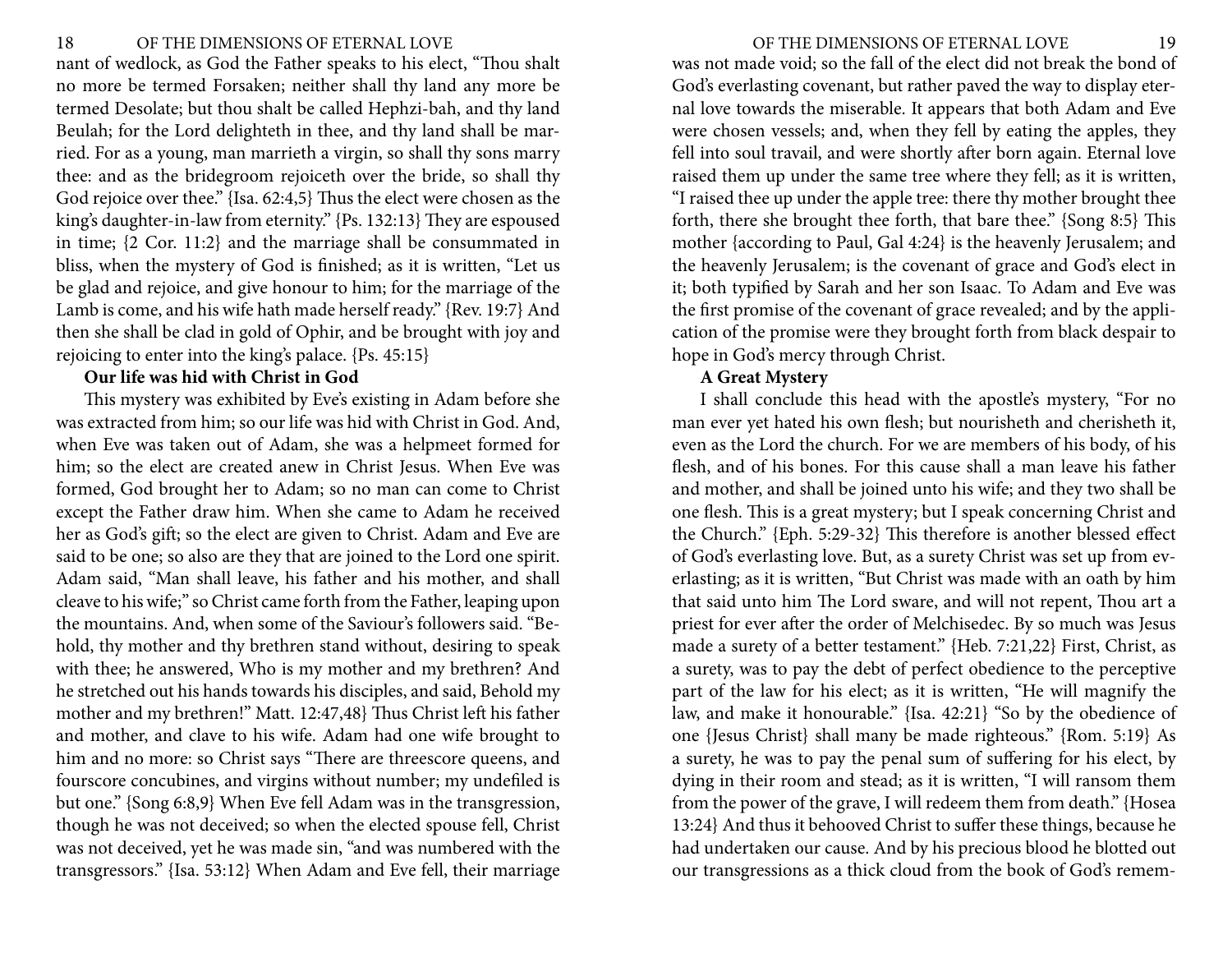<span id="page-10-0"></span>brance, agreeably to the following text, "I will remove the iniquity of that land in one day." {Zech. 3:9} "Who then shall lay any thing to the charge of God's elect?" {Rom. 8:33}

# **Ye are come to Mount Zion**

This is another blessed effect of everlasting love. But Christ was set up from everlasting, to be a mediator between God and the elect; as it is written, "But ye are come unto Mount Zion, and unto the city of the living God, the heavenly Jerusalem, and to an innumerable company of angels, to the general assembly and church of the firstborn, which are written in heaven, and to God the Judge of all, and to the spirits of just men made perfect, and to Jesus the mediator of the new covenant, and to the blood of sprinkling that speaketh better things than that of Abel." {Heb. 12:22-24}

#### **Christ Our Peace**

Christ, as our mediator, appeased the wrath of God, removed the curse of the law from us by his death, made reconciliation for iniquity, and brought in an everlasting, righteousness. He appears both our peacemaker and our peace; as it is written, "He is our peace, who hath made peace for us by the blood of his cross." {Col. 1:12} Thus we are reconciled to God by the death of his Son. This is another blessed effect of God's everlasting love. Christ was also set up from everlasting to be a second Adam, or an everlasting Father; as it is written, "And his name shall be called wonderful, Counselor, the mighty God, the everlasting Father, the Prince of Peace." {Isa. 9:6} And, as a Father of the elect family, he received the promise of eternal life, together with the promise of the Spirit of God, for all those who are called his seed, agreeably to the following scripture: "As for me, this is my covenant with them, saith the Lord; my Spirit that is upon thee, and my words that I have put in thy mouth, shall not depart out of thy mouth, nor out of the month of thy seed, nor out of the mouth of thy seed's seed, saith the Lord, from henceforth and for ever," {Isa. 59:21} Thus God shewed his eternal love to the chosen seed in Christ before the world was. But in this covenant he made a parental reserve for himself; as you read, "But, if his children forsake my law, and walk not in my judgments; if they break my statutes, and keep not my commandments; then will I visit their transgressions with a rod, and their iniquity with stripes. Nevertheless, my loving-kindness I will not utterly take from him, nor suffer my faithfulness to fail: my covenant will I not break, nor alter the thing that is gone out of my lips." {Ps. 89:30-34} Then, saith the Saviour, "Behold, I, and the children whom the Lord hath given me, are for signs and for wonders from the Lord of hosts, which dwelleth in Mount Zion." {Isa. 8:18} And now the prophet puts forth a riddle to the world, when he says that Christ "was taken from prison and from judgment: and who shall declare his generation? For he was cut off out of the land of the living. " {Isa. 53:8} "Yet he shall see his seed" v. 10. And blessed be his name, he has got a glorious offspring out of the spoils of death, as saith the Psalmist, Unto God the Lord belong, the issues from death." {Ps. 68:20} And this is the seed that shall serve Christ, and be counted to him for a generation." {Ps. 22:30} And that seed shall all one day appear in the blessed image of the second Adam; as it is written, "And, as we have borne the image of the earthy {Adam}, we shall also bear the image of the heavenly: {for} as is the earthy {Adam}, so are his seed also that are earthy; and, as is the heavenly {Adam}, such are they also that are heavenly." {1 Cor. 15:48,49} And this is another blessed effect or result of God's eternal love.

# **Christ The Firstborn**

Christ too in this eternal covenant is called the first-born: "I will make him, my first-born, higher than the kings of the earth; that in all things he may have the pre-eminence." And God promised to be to Christ, in human nature, his "Father, his God, and the Rock of his salvation." Ps. 89:26 God having, promised to be the Father and God of Christ, this blessing was transferred to the elect when the Saviour had finished the work of redemption, and was risen again from the dead; as it is written, "Go, tell my brethren that I am risen; and say unto them, I ascend unto my Father and your Father, and to my God and your God." God therefore is become our God, and we are heirs of him, as our eternal portion; as it is written, "And, if children, then heirs, heirs of God, and joint heirs with Christ." {Rom. 8:17} In this covenant Christ and his elect brethren are said to be of one; as it is written, "For both he that sanctifieth and they who are sanctified are all of one; for which cause he is not ashamed to call them brethren, saying, I will declare thy name unto my brethren." {Heb. 2:11,12} The glorious result of all this is to bring many sons to glory. {Heb. 2:10}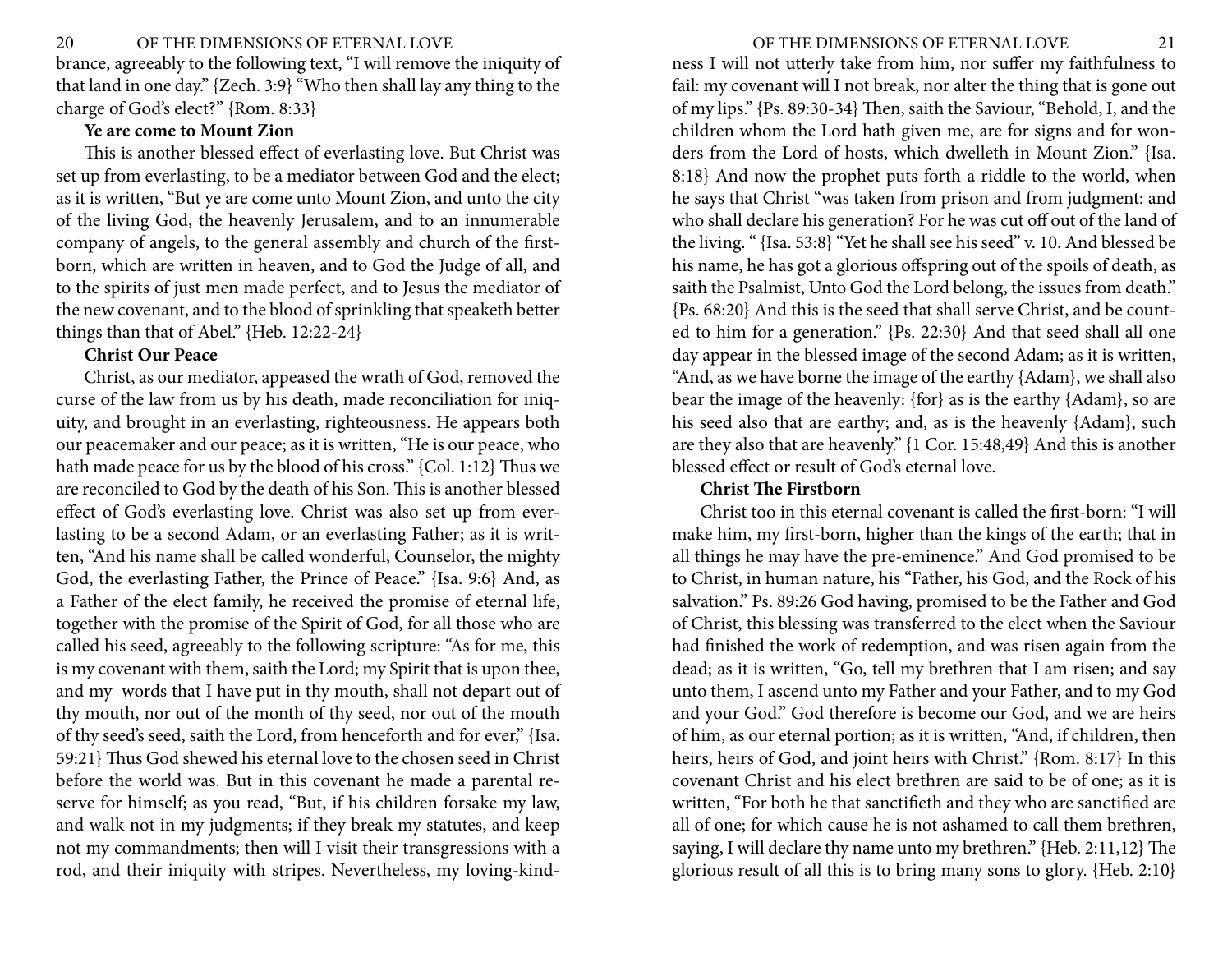<span id="page-11-0"></span>This therefore is another blessed effect of God's everlasting love. But I proceed.

# **Christ Gather In The Sheep**

As God's servant Christ was set up from everlasting to serve under the law, and to redeem them that were under the law; and then to gather together in himself all the elect sheep, as their chief shepherd; as it is written, "Behold my servant whom I uphold, mine elect in whom my soul delighteth," &c. As a shepherd he was appointed to redeem and gather in the sheep that were given to him; as it is written, "Thine they were, and thou gavest them me, and I lay down my life for the sheep." And again, "This is the will of my heavenly Father, that of all that he hath given me I should lose nothing, but should raise it up at the last day." It appears plain, in the word of God, that Christ received the sheep, their names, and the number of them, before all worlds as it is said, "In thy book were all my members written when as yet there was none of them." This appears very plain; for God calls them sheep before they were either redeemed, or called, or born: "He shall gather the lambs with his arms, and carry them in his bosom, and shall gently lead those that are with young." {Isa. 40:11} And this fulfills the ancient prediction, "And to him shall the gathering of the people be," Gen. 49:10} "I will {says God} set up one shepherd over them, and he shall feed them, even my servant David: he shall feed them, and he shall be their shepherd." {Ezek. 34:23} This doctrine will be proclaimed on the judgment- seat; as it is written, "He shall separate them, even as a shepherd divideth the sheep from the goats. Then shall the King say unto them on his right hand. Come, ye blessed of my Father, inherit the kingdom prepared for you from the foundation of the world." {Matt. 25:32-34} This also is another blessed effect of everlasting love.

# **Eternal Union**

Thus God has shewn his everlasting love to the elect in appointing them such a glorious head, set up from everlasting; in whom he has given them eternal life, and eternal union with him as a husband, an honourable discharge by him as a surety, peace by him as a mediator, adopting grace in him as an everlasting father, and an eternal portion with him as an elder brother. So much for the eternal and unchangeable love of God the Father. But my dear hearers may

object and say, Your text treats only of the love of Christ. I answer, When we speak of the love of Christ we do not exclude the love of the Father, nor of the Spirit, for it is one love. The glorious Trinity loved the elect from everlasting. But of each of these in particular.

# **The Trinity Love The Elect**

Of God the Father's love I have treated already; I next proceed to speak of the love of Christ. The Saviour manifested his love to the elect in undertaking their cause, accepting their names and persons, and substituting himself in their room and stead from everlasting; in veiling his infinite Deity in flesh and blood, suffering Shame, reproach, and ignominy, to procure our eternal salvation in time; and lastly, in laying down his life to redeem us from all evil; as it is written, "Greater love hath no man than this, that a man lay down his life for his friends." {John 15:13}

The dear Saviour had much to suffer; the flood gates of wrath were opened on him, the floods of death compassed him about, and also the floods of temptation. All these met together on the dear Redeemer's head; and our frail nature, and the infirmities of it, with which he was compassed about, shrunk back at the thought of the approaching tragedy: "If it be possible, let this cup pass from me." However, love was strong as death, and stronger too; for many waters could not quench his love, neither could the floods drown it. {Song 8:6,7}

Is this the eternal love of Christ to his elect? It really is; "Who then shall separate us from the love of Christ? Shall tribulation, or distress, or persecution, or famine, or nakedness or peril, or sword? Nay, in all these things we are more than conquerors through him that loved us." {Rom. 8:35- 37}

# **The Love Of The Spirit**

I next proceed to shew that the love of the Spirit appears from the same date; I mean from everlasting. The Holy Ghost shewed his eternal love to the elect, in bearing witness to this everlasting covenant; as it is written, "There are three that bear record in heaven, the Father, the Word, and the Holy Ghost, and these three are one." {1 John 5:7} He not only appeared a witness of the covenant, but the seal and sealer; as it is written; "And I saw in the right hand of him that sat on the throne, a book written within, and on the back side,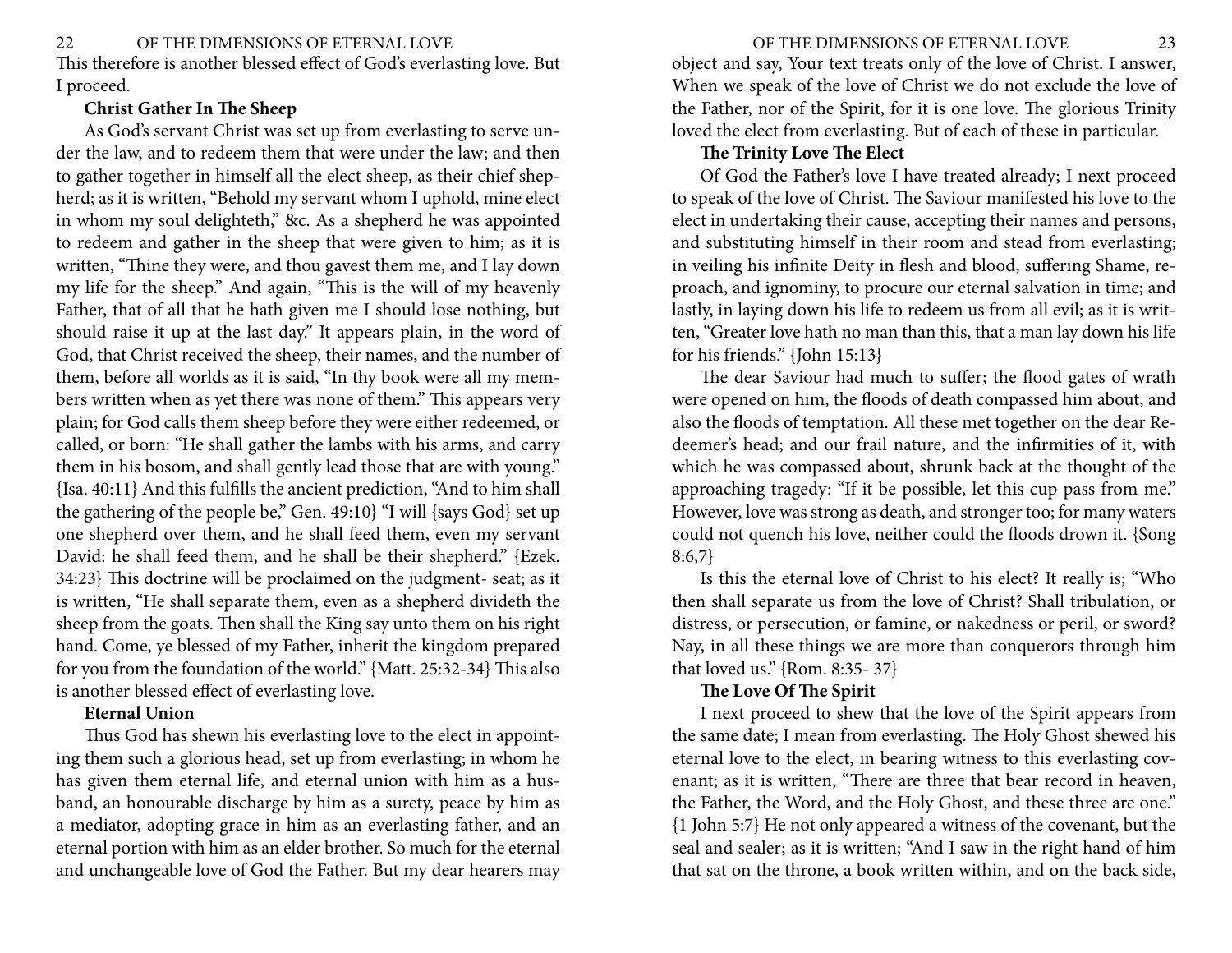<span id="page-12-0"></span>sealed with seven seals." {Rev. 5:1} Thus the Spirit undertook to bear witness to the covenant, to ratify it, and to reveal to all God's elect the glorious benefits arising from it; as it is written, "He shall take of the things that are mine, and shall shew them unto you." {John 16:15} And, blessed be his name, so he does; he leads us into all truth; works faith in us; sheds abroad the Father's love in our hearts; and I believe that love, joy, and peace, are the firstfruits of the harvest of glory; and the Holy Spirit himself is the earnest of our eternal inheritance; and he is to abide with us for ever, as a well of water springing up into everlasting life. Thus we see the Holy Spirits love; as it is written, "Now I beseech you, brethren, for the Lord Jesus Christ's sake, and for the love of the Spirit." {mark that, the love of the Spirit} {Rom. 15:30} "But the fruit of the Spirit is love." {Gal. 5:22} Thus, my friends, we have gone through the second head. I will next shew you the stability of this covenant; and then proceed to consider the third head.

#### **Covenant Signed and Witnessed**

This blessed covenant is signed and witnessed by the Father, Son, and Holy Ghost; ratified by the sevenfold sealer and seal of heaven; confirmed by the oath of God, and by the blood of Jesus Christ the immutable testator; and thus it is made sure to all the seed. {Rom. 4:6} How sweetly are the elect secured from the wrath of God, blessed with eternal love, and a sweet foundation laid for a strong consolation in all our troubles! First, they are secured from wrath; as it is testified, "For this is as the waters of Noah unto me; for, as I have sworn that the waters of Noah should no more go over the earth, so have I sworn that I will not be wroth with thee, nor rebuke thee." Oh blessed and sweet security! His loving-kindness too is as strongly secured. "For the mountains shall depart and the hills be removed; but my kindness shall not depart from thee, neither shall the covenant of my peace be removed, saith the Lord, that hath mercy on thee." It is true, the elect may be tossed in the storms of affliction, and be almost drowned at times in distress; but their situation can never alter the covenant: "O, thou afflicted, tossed with tempests, and not comforted, behold I will lay thy stones with fair colours, and thy foundation with sapphires." This, I think, means all the attributes of Jehovah, which are engaged in behalf of the elect, and who are secured in this covenant; for it immediately follows, "In righteousness shalt thou be

established." {Isa. 54:9-14} Thus the covenant is signed and witnessed by three immutable and unchangeable witnesses; sealed and ratified by divine veracity; and confirmed by the oath of an immutable God, who can never be perjured. Eternal life is promised by him who cannot lie, and confirmed by the efficacious blood of him who is without variableness or shadow of turning. {James 1:17} Surely then these immutable things, in which it is impossible for God to falsify his word, are sufficient to afford us the most solid ground of comfort; as it is written, "Wherein God, willing more abundantly to shew unto the heirs of promise the immutability of his counsel, confirmed it by an oath; that by two immutable things, in which it was impossible for God to lie, we might have a strong, consolation, who have fled for refuge to lay hold upon the hope set before us; which hope we have as an anchor of the soul both sure and steadfast, and which entereth into that within the veil, whither the forerunner hath for us entered; even Jesus, made an high priest for ever after the order of Melchisedec." {Heb. 6:17-20} Having offered you my thoughts on this divine love from the eternal source, I shall now proceed to the South Pole, which is before us, namely, to everlasting. This is a natural inference drawn from the length of this love mentioned in my text. In doing this I will hereafter touch on the benefits of this covenant, and their being a free donation, as well as of their eternal duration.

#### **The South Pole Of Everlasting Love**

I know the Arminians affirm that we may be children of God today and children of the devil to-morrow; but this is rendering God worse than ourselves; for I, who am evil, could not deal so in a natural sense with my children. If what they affirm be true, the length of God's love mentioned in my text, which is said to pass knowledge, is but four-and-twenty hours long at best. But I leave those liars and their lies to the father of lies, and proceed to speak of what God says, for we know that he is true though every man be a liar. {Rom. 3:3} It plainly appear in scripture that the everlasting God chose the elect in his Son Christ Jesus, and that the covenant was sealed by the eternal Spirit in heaven: and it is as plain that everlasting love moved them to it; therefore the covenant is called an everlasting covenant, and we shall find all the blessings of it to bear the same date.

**The Everlasting Covenant**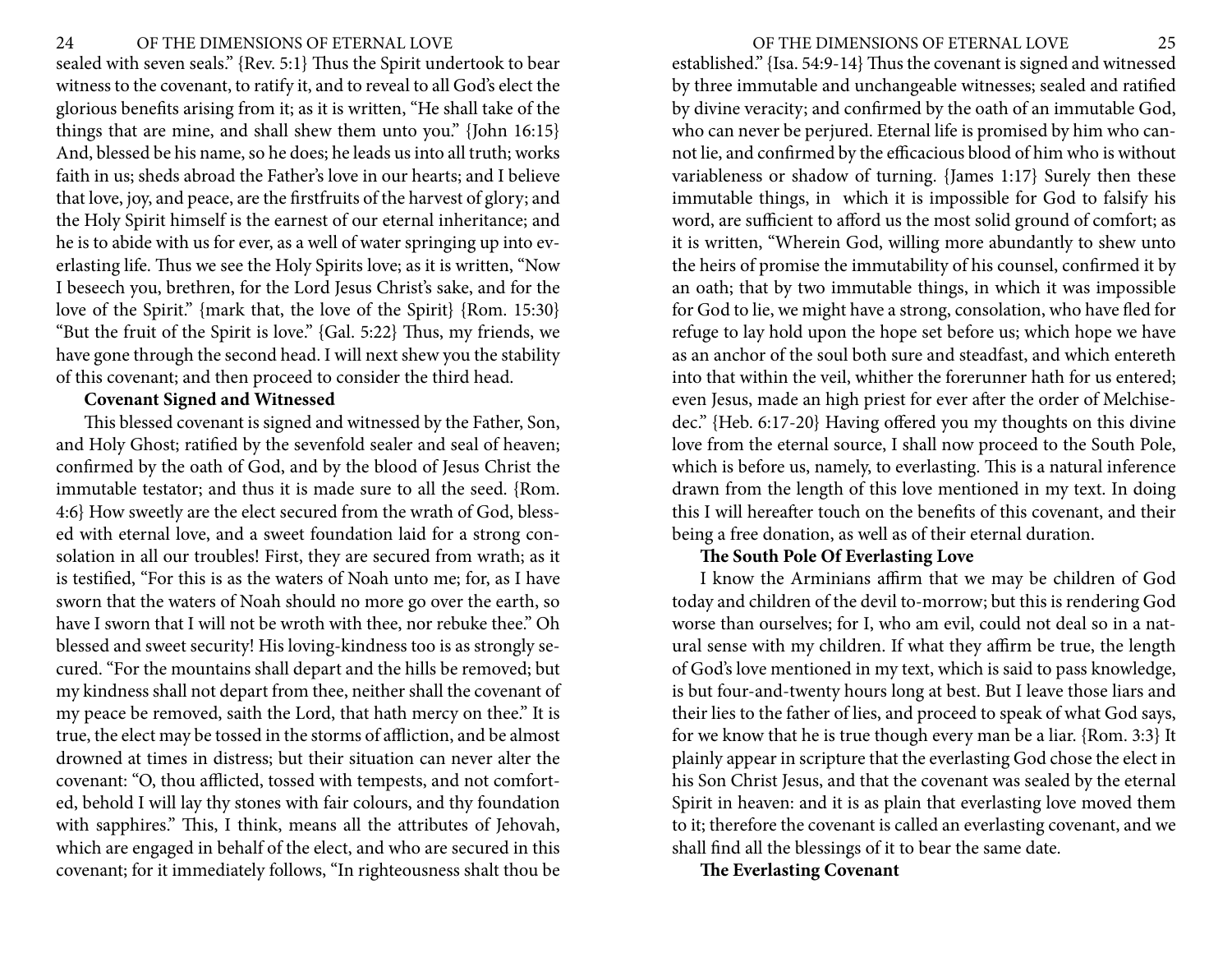#### <span id="page-13-0"></span>26 OF THE DIMENSIONS OF ETERNAL LOVE 27

I will therefore consider them distinctly, and only take notice of them as I find God hath mentioned them.

First, then, as God remembered us in our low estate, he hath promised not to forget us; but to remember us for good, and to establish us; as it is written, "Surely he shall not be moved for ever: the righteous shall be had in everlasting remembrance." {Ps. 112:6} Therefore there is no fear of being forgotten before the Lord. And, as all the elect were condemned by the law, the Lord Jesus has brought in an eternal righteousness to justify them; as it is written, "He shall make reconciliation for iniquity, and bring in everlasting righteousness." {Dan. 9:24}

But you will say, We are dead in law, and dead in sin. I know that we are all in that state; but in this covenant the elect are pre-ordained to eternal life; as it is written, "And as many as were ordained to eternal life believed." Acts 13:48} Thus the elect are quickened here, and brought to live by the faith of the Son of God; and their eternal life, which is given us of God, is hid with Christ, as our head, in God; as it is written, "I give my sheep eternal life, and they shall never perish, neither shall any pluck them out of my hands." John 10:28} "He that believeth on me hath everlasting life." {John 6:47} There we see the blessings of this everlasting covenant bear the same date as the covenant doth. But to proceed.

#### **Everlasting Light**

The Almighty knew how the devil, the God of this world, would blindfold us in order to lead us to the bottomless pit, and that Satan would send many blind guides to lead us on from one dark mountain to another, that we might follow the devil's doctrine, and so be damned at last. I say the Lord knew this, for "known unto God are all things;" therefore in this covenant he has promised to be an everlasting light to all his people; as it is written, "But the Lord shall be unto thee an everlasting light, and thy God thy glory." {Isa. 60:19}

# **Righteousness For The Elect**

In this covenant God hath provided a righteousness for the elect, though by nature they were ungodly. {Rom. 4:5} This righteousness was wrought out for the elect by Christ; as it is written, "By the obedience of one shall many be made righteous." {Rom. 5:19} This righteousness God accepted of our surety, he "being made of God unto us righteousness." {1 Cor. 1:30} This righteousness God also imputes freely without any pre- requisite in us; as it is written, "Even as David also describeth the blessedness of the man unto whom God imputeth righteousness without works." {Rom. 4:6} The Spirit of God brings this righteousness near to us in a preached gospel, and reveals it to the eye of faith; as speaketh God by the prophet Isaiah, "I bring near my righteousness; it shall not be far off." {Isa. 46:13} This righteousness is revealed in the gospel for every believer: "I am not ashamed of the gospel of Christ, for therein is the righteousness of God revealed from faith to faith; as it is written, The just shall live

by God: "But now the righteousness of God without the law is manifested, being witnessed by the law and the prophets; even the righteousness of God, which is by faith of Jesus Christ unto all and upon all them that believe." {Rom. 3:21,22} Remember, this righteousness is given freely, therefore woe be

bv faith." {Rom. 1:17} Faith puts this righteousness upon the poor sinner for his justification before God, as a righteousness procured

to that man that thinks to merit it, or add something, of his own thereto; which Christ calls putting a piece of new cloth upon an old garment, that will make the rent worse. I say it is given of God, and cannot either be bought or sold; as it is written, "They that receive abundance of grace, and the gift of righteousness, shall reign in life by one, Jesus Christ." {Rom. 5:17}

Thus, my dear hearers, Christ wrought out this righteousness for us; God the Father accepts it of Christ, and places it to our account, and imputes it freely. The gospel reveals it, the Holy Ghost applies it to the hand of an appropriating faith, and makes it manifest to the sinners conscience; conscience enjoys it, and finds peace to be the effect of it. Thus we, "are justified freely from all things from which we could not be justified by the law of Moses." {Acts 13:39}

This righteousness too bears the same ancient date of the covenant; for "seventy weeks are determined upon thy people, and upon thy holy city, to finish the transgression, and to make an end of sins, and to make reconciliation for iniquity, and to bring, in everlasting righteousness." {Dan. 9:24}

#### **Persevering Strength**

I next proceed to shew that persevering strength is most sure-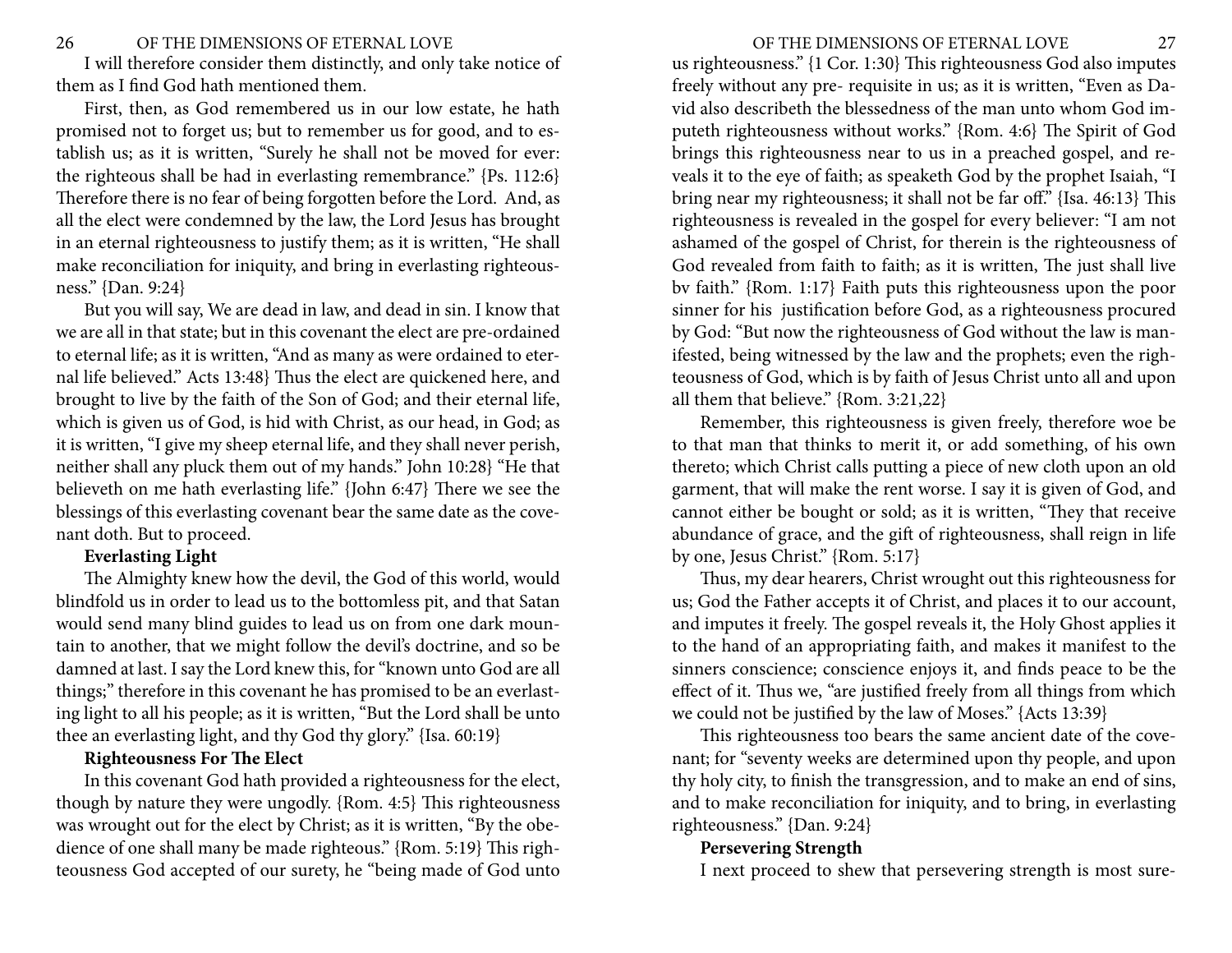<span id="page-14-0"></span>ly promised to the elect in this covenant; or else Satan would soon throw us down, even were we as strong as Peter supposed himself to be when he promised never to forsake Christ, though all the rest did; as it is written, "There is none like unto the God of Jeshurun, who rideth upon the heavens in thy help, and in his excellency on the sky. The eternal God is thy refuse, and underneath are the everlasting arms." {Deut.. 33:37} Therefore "trust in the Lord for ever, for in the Lord Jehovah is everlasting strength." {Isa. 26:4}

#### **Everlasting Consultation**

God's elect are not to be left comfortless, though they are so much opposed and hated in the world; for this covenant secures our consolations also, and they bear the same date as the covenant does, as it is written, "Now our Lord Jesus Christ himself, and God, even our Father, which hath loved us, and hath given us everlasting consolation, and good hope through grace, comfort your hearts, and establish you in every good word and work." {2 Thess. 2:16,17}

# **Joy And Glory**

Our joy and glory are also secured in this covenant; as it is written, "And the ransomed of the Lord shall return, and come to Zion with songs, and everlasting joy upon their heads; they shall obtain joy and gladness, and sorrow and sighing shall flee away." {Isa. 35:10} And there is another eternal blessing beyond all these, and that is an eternal weight of glory in the presence of the Lamb; which is likewise to be enjoyed for ever and ever.

Thus, my dear hearers, you see what everlasting love has done for us. Remember that this love is to endure for ever; as saith the church, "The Lord hath appeared of old unto me, saying Yea, I have loved thee with an everlasting love; therefore with loving-kindness have I drawn thee." {Jer. 31:3}

#### **The Breadth Of His Love**

Having thus discoursed of the length of the love of God, and proved the date of it to be from everlasting to everlasting, I come now to my third general head, which is to treat of the breadth of his love. By breadth we may understand its universal extension to all the elect, whether Jews or Gentiles.

In the antediluvian world the love of God was known but too few families, and they sprung from the loins of Seth; the family of Cain seem to have been kept quite ignorant of it. It was much contracted likewise in the administration of it in the days of Noah; and after the flood it seemed to flow in a very narrow channel, and confined itself chiefly to the descendants of Noah: in short, it ran in one contracted channel till Jacob's family multiplied in Egypt, and then it began to extend itself, and to widen most sweetly at Israel's deliverance from bondage. And here and there a poor Gentile was pulled in by this cord of everlasting love: but the greatest part of them were left to go on in their own ways.

It continued with Israel some hundred years, and the partition all that encompassed them seemed to stand firm for many ages; as it is written, "You only have I known of all the families of the earth." In the days of David it extended itself gloriously among the Jews; and after that again it fell into a narrow channel, and continued so for many years, till the golden days of the Son of Man appeared, and then it widened greatly; but was still seemingly confined to the Jewish nation; as it is written, "These twelve Jesus sent forth, and commanded them, saying, Go not into the way of the Gentiles, and into any city of the Samaritans enter ye not; but go rather to the lost sheep of the house of Israel." {Matt. 10:5,6} But, though this everlasting love seemed so contracted in its administrations in those ancient days, yet it was broad in the secret purposes of God. That the Gentiles should be saved, was a part of the great mystery of godliness; as it is written, "Preached unto the Gentiles," &c. But at last the dear Redeemer broke down the middle wall of the partition that separated between the Jewish nation and the Gentiles; and sent his servants forth to preach the gospel to every creature. On the glorious day of Pentecost this everlasting flame of divine love was wonderfully kindled in the twelve apostles, who were appointed to be the twelve ministerial foundations of the gospel church and from them it was communicated to the uniting of many lively stones to the chief corner stone Christ Jesus; the only foundation for faith and hope to build their expectations on.

# **The Dimensions Of This Love**

The dimensions of this love in my text were sweetly revealed to Peter in the vision of a great sheet knit at the four corners. Four of the glorious attributes of God knit the corners, and sweetly agree in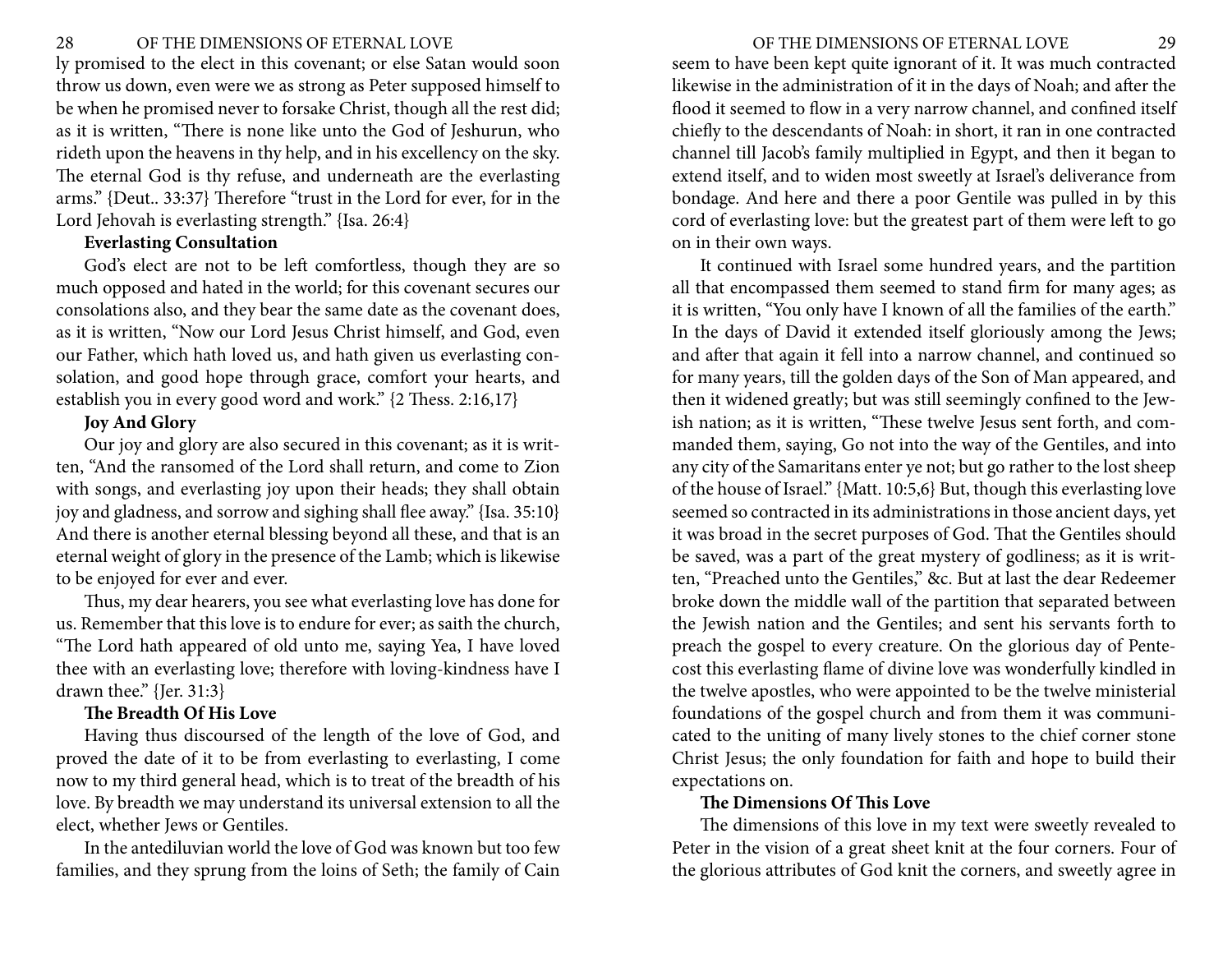<span id="page-15-0"></span>letting down to the earth this sheet of everlasting love; as it is written, "Mercy and truth are met together." These two attributes hold two opposite corners. "Righteousness and peace have kissed each other." And after that mutual kiss they agreed or harmonized together to hold up the other two opposite corners. Thus "mercy and truth are met together, righteousness and peace have kissed each other." {Ps. 85:10} In this sheet were The elect Gentiles chiefly exhibited. It contained "all manner of four-footed beasts" {mark that, all manner of four- footed beasts}. Their species was human, but brutal by sin, "Every man is brutish in his knowledge." {Jer. 10:18} "I am more brutish {saith Agur} than any man." {Prov. 30:2} Yea, the whole human race are emphatically called beasts; as it is written, "that God might manifest them, and that they might see that they themselves are beasts." {Eccl. 3:18} These were the beasts represented to Peter in this sheet, four-footed beasts. Some sinners are also called dogs, as Christ called the Gentile woman. {Matt. 15:27} Some are called swine. {Matt. 7:6} Some are called wolves. {Matt. 10:16} Some lions. {Zeph. 3:3} Some calves. {Mal. 4:2} But "the wolf shall dwell with the Lamb {of God}, and the leopard shall lie down with the kid: and the calf, and the young lion, and the fatling together; and a little child {or babe in grace} shall lead them." {Isa. 11:6} That sheet contained all the elect from eternity, and is their rest and divine solace when grace has tamed them, as is represented by their lying down with the Lamb.

# **All Manor Of Creeping Things**

There were creeping things also in the sheet, as well as beasts; some sinners are called serpents, some vipers, Matt. iii. 7; and some are called worms. {Micah 7:17} And there were fowls of the air in the sheet also {mark the elect are called doves; {Isa. 60:8} eagles; {Isa. 40:31} and speckled birds. {Jer. 12:9} These were the living creatures in Peter's sheet: "And there came a voice to him, saying, Rise, Peter, kill and eat:" take the sword of the Spirit, and kill them to all hope in the law; crucify them to the world, that they may be dead unto sin: {Rom. 6:2} kill them to all confidence in the flesh, that their old man may be crucified with Christ; that they may become dead to the law, and be married to another. {Rom. 7:4} "Arise, Peter, kill and eat." I told you, at the well of Samaria, that I had meat to eat that we knew

not of, and that my meat was to do the will of him that sent me, and to finish his work, John. {4:32,34} I have made thee, Peter, a minister, and the conversion of these sinners must be the meat and drink of thy ministerial appetite, or thirst for souls. Mine elect in this world are compared to fish in the great sea. {Ezek. 47:9-11} And I told thee, Simon, I had made thee a fisher of men. {Mark 1:17} Suck, therefore, of the abundance of the seas, Peter, for that is the food of the minister. {Deut.. 33:19} "For the abundance of the seas shall be converted unto me; the forces of the Gentiles shall come unto me." {Isa. 60:5} Mine elect are a treasure hid in the sand. {Deut.. 33:19} "Though Israel be as the sand on the sea-shore, yet a remnant shall return." {Isa. 10:22} "Arise, Peter, kill and eat;" suck of the abundance of the seas,

and of the treasures hid in the sand. {Deut.. 33:19} "Thou shalt also suck the milk of the Gentiles," {Isa. 60:16} "And in their glory shall you boast yourselves." {Isa. 61:6}

"Arise, Peter, kill and eat. But Peter said, Not so, Lord; for I have never eaten any thing that is common or unclean." Oh wretched construction! Too carnally understood. "And the voice spake unto him the second time, What God hath cleansed, {mark that, it is spoken in the past tense} what God hath cleansed, that call not thou common." Peter's last comment on the vision proves what I have asserted, when he says, "But God hath shewed me that I should not call any man {mark here, these beasts and creeping things are called men} common or unclean." {Acts 10:21}

### **Election and Eternal Union**

Let it be observed that, when this sheet was let down, all these beasts were in it. It was let down from heaven, and the beasts were in it, to shew their election and eternal union with Christ in the bond of everlasting love, represented to Peter by the sheet. And afterwards these beasts were drawn up again in the sheet, to shew their safe arrival in glory in the same sheet or bond of eternal love.

And, though they are compared to beasts, Yet they were all in the sheet, and said to be cleansed, though they were not called by grace: for they were not dead to the law, nor were they alive by faith no, they were to hear from Peter the word by which they might live. And the sheet was let down thrice; to shew, first, their eternal union with Christ in the bond of everlasting, love; and therefore they are said to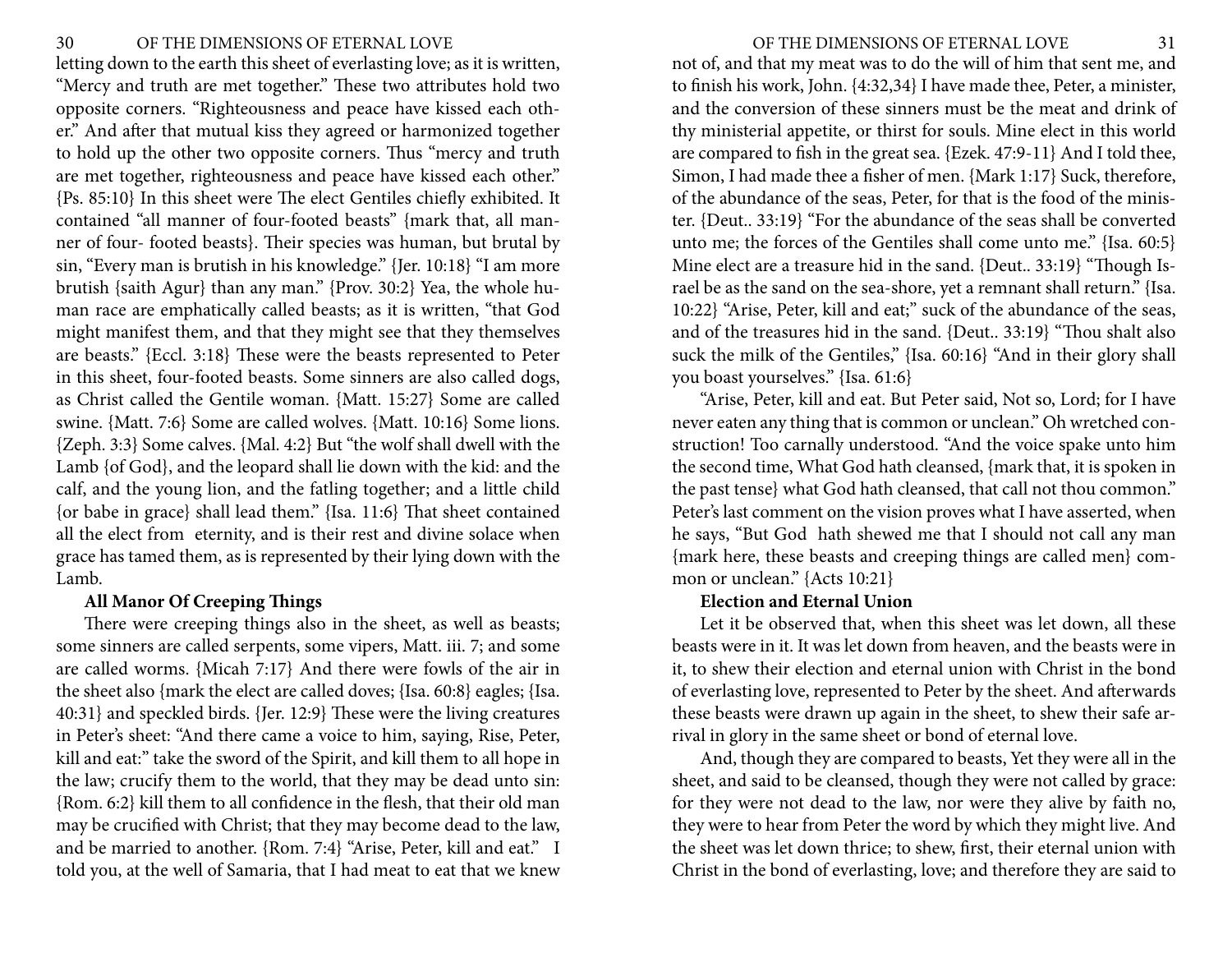<span id="page-16-0"></span>be "preserved in Jesus Christ, and called." {Jude 1:1} Secondly, this sheet is let down at conversion, as appears by the Holy Ghost falling on them when Peter spake to them. And, thirdly, it shall be let down again at the general resurrection of their bodies: for their bodies, as well as their souls, were represented by four-footed beasts, if not more so; and, though they snuffed up the wind at their pleasure, like a wild ass in the wilderness, {Jer. 2:24} yet were they let down from heaven in this sheet, and cleansed in Christ, who is their sanctification, and who sanctifieth them; "For he that sanctifieth, and they that are sanctified, are both of one." {Heb. 2:11} Some of these four-footed beasts were knocking at Peter's door at the same time that the vessel was drawn up to heaven again: "Now, while Peter doubted in himself what this Vision should mean, behold, the men which were sent from Cornelius had made inquiry for Simon, and stopped before the gate, and called, and asked, whether Simon, which was surnamed Peter, were lodged there. While Peter thought on the vision the Spirit said unto him, Behold, three men seek thee; arise therefore, and get thee down, and go with them, doubting nothing, for I have sent them." {Acts 10:17-20} 1 hour 22 minutes

Thus this love extended itself in its administrations far and wide, until it gathered some from the east, some from the west, some from the north, and some from the south; and will bring them at last to "sit down with Abraham, Isaac, and Jacob, in the kingdom of God." {Matt. 8:11} "God gave the word, and great were the company that published it." Even when the devil raised a persecution against the apostles of God, this was made an instrument, in his wisdom, for promulging his divine law; as it is said, "They went every where preaching the gospel." Legions of poor souls got hold of these sweet cords of the everlasting love of the Trinity. And some ran one way with it, some another, until they fulfilled this prediction, "Enlarge the place of thy tent, and let them stretch forth the curtains of thine habitations; spare not, lengthen thy cords, and strengthen thy stakes; for thou shalt break forth on the right hand and on the left, and thy seed shall inherit the Gentiles, to and make the desolate cities to be inhabited." Isa. 54:2,3}

And this eternal love in its breadth shall never leave the earth, till "the kingdoms of this world become the kingdoms of our Lord, and of his Christ." {Rev. 11:15} And then "the earth shall be filled with the knowledge of the glory of the Lord, as the waters cover the sea." {Hab. 2:14}

# **The Depth Of This Love**

I now come to the fourth head proposed, viz, the depth which is mentioned in my text.

The profound depth of the love of Christ may be subdivided into three heads. It was deep in the eternal counsel of God; it was a mysterious depth in the agonizing sufferings of Christ; and deep in the manifestation of it to poor mortals who were deeply fallen.

First, it is deep as considered in the eternal counsel of God; deep, because it lay hid from everlasting, until it was made known to God's elect by the Spirit. All the wisdom and learning of the world could never have discovered, much less have fathomed it. It lay concealed in the eternal mind, and would have lain there undiscovered to all eternity, if God had not discovered it by the light of his Spirit. Who among all the race of Adam could have imagined an eternal affection in a just God toward self- condemned rebels, upon the grounds of truth and justice, if God had not revealed it by his Spirit? "As it is written, Eye hath not seen, nor ear heard, neither have entered into the heart of man, the things which God hath prepared for them that love of him. But God hath revealed them unto us by his Spirit; for the Spirit searcheth all things, yea, even the deep things of God. For what man knoweth the things of a man, save the spirit of man which is in him? Even so the things of God knoweth no man, but the Spirit of God." {1 Cor. 2:9-11}

But , I next proceed to shew that the depth of divine love was wonderfully displayed in the singular sufferings of Christ Jesus. "Greater love hath no man than this, that a man lay down his life for his friends." John 15:13} This depth will appear still more conspicuous, if we consider the many enemies with whom the love of Christ had to combat. First, our sins lay as a dreadful burden on him; for, "the Lord laid upon him the iniquity of us all." {Isa. 53:6} And the Saviour "bore our sins in his own body on the tree." {1 Pet. 2:24} Secondly, the infernal malice and fury of devils: "The prince of this world cometh, but he hath nothing in me." Yea, even the wicked enlisted under his banner: "This is your hour, and the powers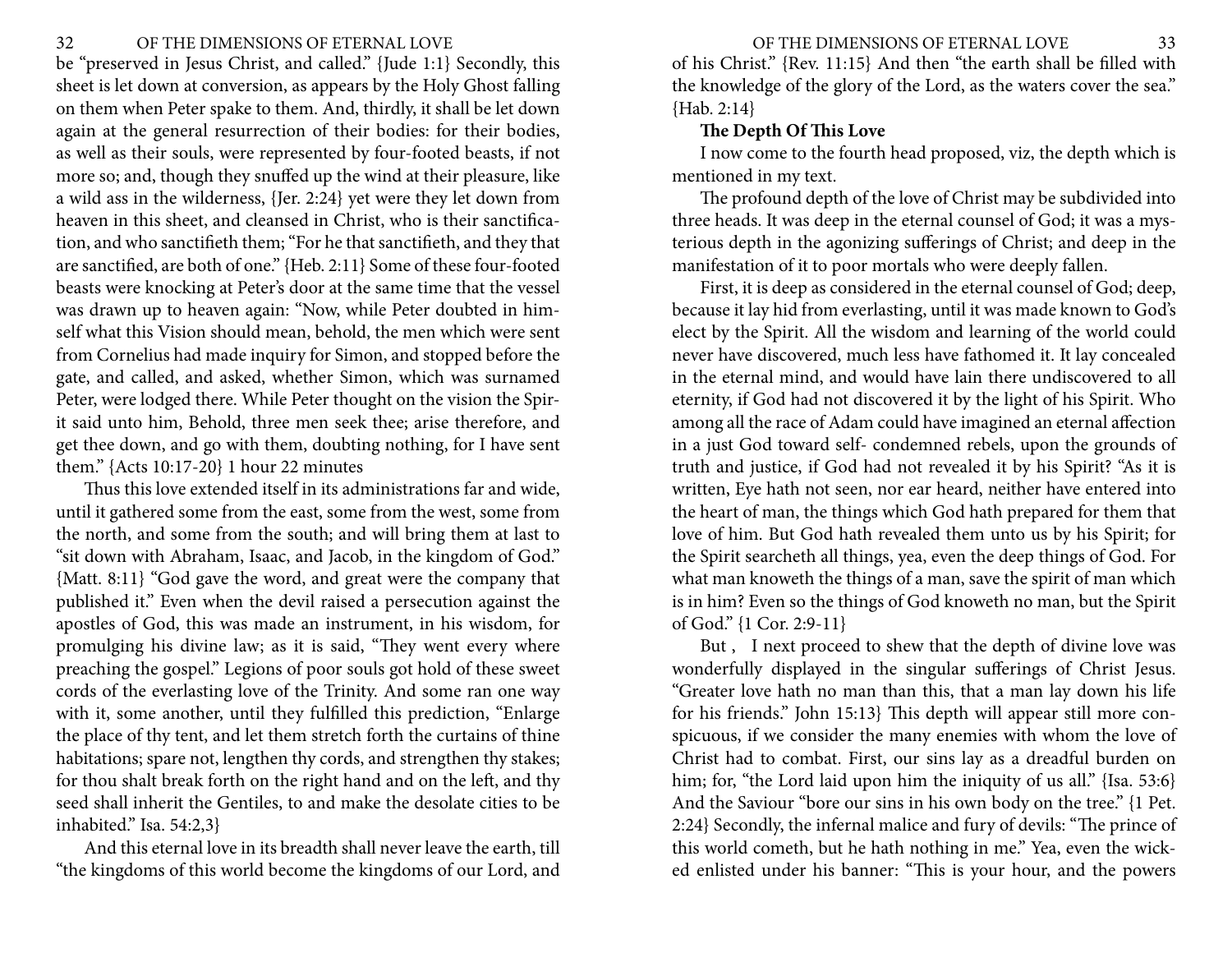<span id="page-17-0"></span>of darkness." {Luke 22:53} Thirdly, the cruel insults of the Jewish rabble, who derided and blindfolded him, smiting him on the face, crowning him with thorns, bowing the knee before him, putting a reed as a mock scepter into his hand, arraying him in a gorgeous robe, sending him to Herod; and afterward, when under the greatest anguish, commanding him to come down from the cross, and they would believe him. We may add to this the cup of wrath that was given him to drink; the soul-piercing, curse of the law that he was to bear, in order to redeem us from that: the disciples forsook him and fled; and, that vindictive justice might get a full satisfaction, the Father hid his face from him, yea, forsook him. The Saviour bore all the rest with silence; but this extorted so bitter a cry from him, that both heaven and earth answered it; the inanimate rocks opened their months; the graves disclosed the dead; the bowels of the earth were moved, and the sun was veiled in sackcloth: these things wrestled hard against eternal love. The infirmities of our flesh made him fear and sweat, and stand sorely amazed: "The spirit is willing, but the flesh is weak," said the dear Redeemer. But everlasting love waded through all these rapid floods of opposition. Nor could the floods of temptation, of wrath, of persecution, nor the cold floods of death, in the least quench or impede his permanent, divine, and everlasting affection to his own elect: as it is written, "Many waters cannot quench love, nor can the floods drown it," "for love is strong as death." {Song 8:7} Surely love must pierce deep in the Saviour's breast, or he never would have veiled his glory, faced the storm, and waded through the pains hell, to get at the object loved, if love had not been well rooted. Is this the eternal love of Christ to us? So it seems. "Who {then} shall separate us from the love of Christ? Shall tribulation, or distress, or persecution, or famine, or nakedness, or peril, or sword? Nay, in all these things we are more than conquerors through him that loved us." {Rom. 8:35-37}

# **Depth Of This Love In its Administration**

But let us consider the depth of this love in its administration: in bringing many of its objects up out of the various depths into which the devil and sin has sunk them; some of whom justice has seemed to turn as it were to destruction; but everlasting love has prohibited their entrance there, and led them back to God with the greatest placidity; as it is written, "Thou turnest man to destruction, and sayest, Return, ye children of men," {Ps. 90:3} Some have been almost deluged in guilt, horror, wrath, and anguish of soul; and, when their souls have been over-whelmed within them, eternal love has appeared, and led them to the Rock higher than they; {Ps. 61:2} put a new song in their months, and established their goings. {Ps. 40:2} Others have been exercised on their beds with pain, and the multitude of their bones with strong, pain; insomuch that their life abhorred bread, and their souls dainty meat; their flesh is consumed away, that it cannot be seen, and their bones that were not seen stick out. Then says Love, "Deliver them from going down to the pit; I have found a ransom. Their flesh shall be fresher than a child's; and they shall return to the days of their youth: they shall pray unto God, and he shall be favourable unto them; and they shall see his face with joy." {Job 33:19}

# **Some Possessed With Devils**

Others have been possessed with legions of devils; some sunk into black despair; others have been bowed together by Satan; and some have been both mad and dumb; some in the shadows of death; others in the horrible pit. But love has still dived beneath them, and brought them up as on eagles' wings. This precious cord of everlasting love angled sweetly after poor Jonah, when fatherly displeasure had raised a storm, and cast him overboard, and at last brought him up from the bowels of hell. In short, there are no depths that the elect of God have fallen into, where love hath not waded after them, and brought them up. It brought Manasseh up from the magic depths of Satan; and David from deep calling unto deep, the very echoes or resoundings of hell itself.

Other poor souls have sinned against light and love, after they had tasted that the Lord was gracious. Some, under such circumstances, have cried out, "My hope is perished from the Lord: {others, that} there is no hope; {some, that} I am cast out of his sight;" and others have cursed the day in which they were born, and the man that brought tidings of their birth. Some dejected souls have declared they were as sure of hell as if they were in it: and others have wished they had been there, that they might know the worst. But not one of these that I allude to could, with their dying breath, charge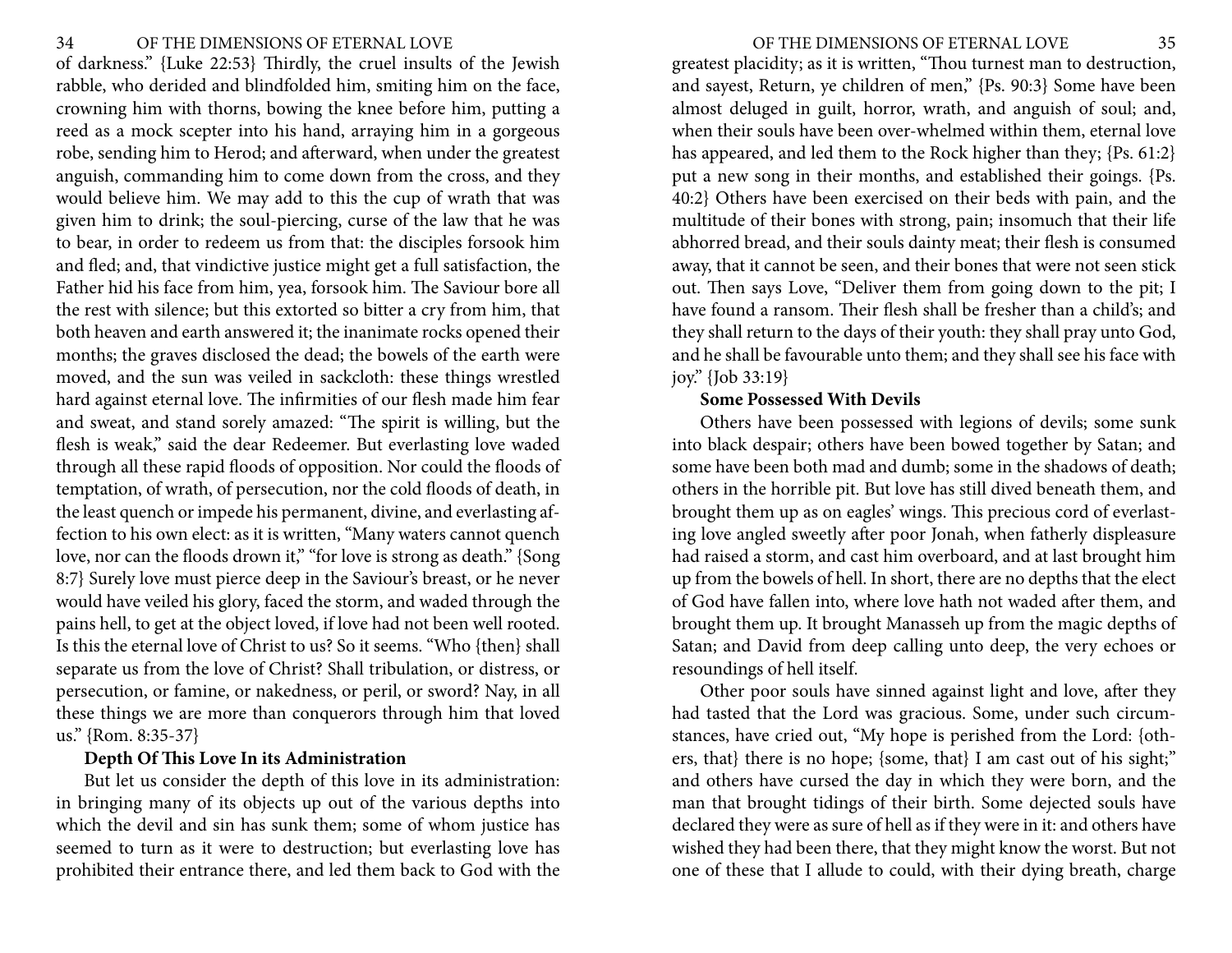<span id="page-18-0"></span>immutable love with the failure. No; love has appeared to make their bed in their sickness. {Ps. 41:3} And the everlasting arms have been under neath them. {Deut.. 33:27} Love has sweetly rekindled her expiring flame; and conscience has compelled them to set to their seal that God is true to the irrevocable promise that he has given them: "The Lord thy God in the midst of thee is mighty; he will save; he will rejoice over thee with joy; he will rest in his love; he will joy over thee with singing." {Zeph 3:17}

# **The Height Of This Love**

The height of this love may be subdivided into three heads, Firstly, God's love to Christ, and to the elect in him: this is plain, by his ordaining them to glory by him. Secondly, in God's exaltation Christ in human nature as our head. Thirdly, our exaltation with him and in him.

Firstly, then, God's love to Christ; as it is written, "For thou lovedst me before the foundation of the world." {John 17:24} And God loved us in Christ, and by the bond of eternal love made us one with him; and the result of this love was giving us eternal glory in Christ Jesus, and ordaining us to it by him; as it is said, "I in them and thou in me, that they may be made perfect in one, and that the world may know that thou hast sent me, and hast loved them as thou hast loved me." {John 17:23} And the glory that God gave us in Christ is transferred to us by him; as it is written, "And the glory which thou gavest me I have given them, that they may be one, even as we are one." {John 17:22}

 Secondly, The height of this love may be considered, and clearly seen in the Father's exalting, Christ so high in our nature, as the glorious representative of all his seed. God raised up from the dead his son Jesus Christ, without suffering him to see corruption; and then he glorified him, "The God of our fathers hath glorified his son Jesus." {Acts 3:13} He not only raised him up, and glorified him, but he hath "highly exalted him." {Phil. 2:9} Highly exalted him indeed! For he is ascended above all heavens; yea, far above all heavens; for "he that descended is the same also that ascended up far above all heavens, that he might fill all things." Eph. 4:13} God set him "far above all principality, and power, and might, and dominion, and every name that is named, not only in this world, but also in that which

is to come." {Eph. 1:21}

Thus, my dear hearers, you see God the Father's love to us in Christ, in setting, him up to be our head from everlasting. 2dly, In preparing him a body in time to be taken into union with his Godhead. 3dly, In not suffering that body to see corruption, but raising it from the dead. 4thly, In giving him glory, or glorifying him. 5thly, In raising him up, and exalting, him far above all heavens; and putting all things in subjection under his feet.

But you will say, Where are the elect all this time? I answer, When Christ died we were crucified with him, "Knowing that our old man is crucified with him." {Rom. 6:6} "I am crucified with Christ," says Paul. And, when Christ was raised from the dead, the elect were raised also: "Thy dead men shall live, together with my dead body shall they arise." {Isa. 26:19} Yea, and when Christ ascended the elect ascended; and, when Christ took his seat far above all heavens, the elect took their seats in him, and sat down with him; as it is written, "But God, who is rich in mercy, for his great love {mark, his great love, this is the bond of eternal union} wherewith he loved us {mark that, loved us} even when we were dead in sins, hath quickened us together with Christ, {mark the union, quickened us together with Christ} by grace ye are saved." Now mark the resurrection and ascension; "And hath raised us up together, {mark the union again, raised us up together} and made us sit together, {mark the union again, made us sit together} in heavenly places in Christ Jesus." {Eph. 2:4-6} This is no new doctrine; for it shone sweetly in the old laws, where God commanded the Israelites to bring the first sheaf of their wheat harvest to him; "When ye be come into the land which I give unto you; and shall reap the harvest thereof, then ye shall bring a sheaf of the firstfruits of your harvest unto the priest." {Lev. 23:10} This institution of the gift of the sheaf of the firstfruits was in order that the harvest might be consecrated, and also to secure the promised blessing of God on the field. {Deut.. 28:3} Let us now see the Holy Ghost's meaning in all this. That sanctuary into which the sheaf was carried was typical of heaven; as it is written, "The Holy Ghost this signifying, that the way into the holiest of all was not yet made manifest, while as the first tabernacle was yet standing, which was a figure for the time then present." {Heb. 9:8,9}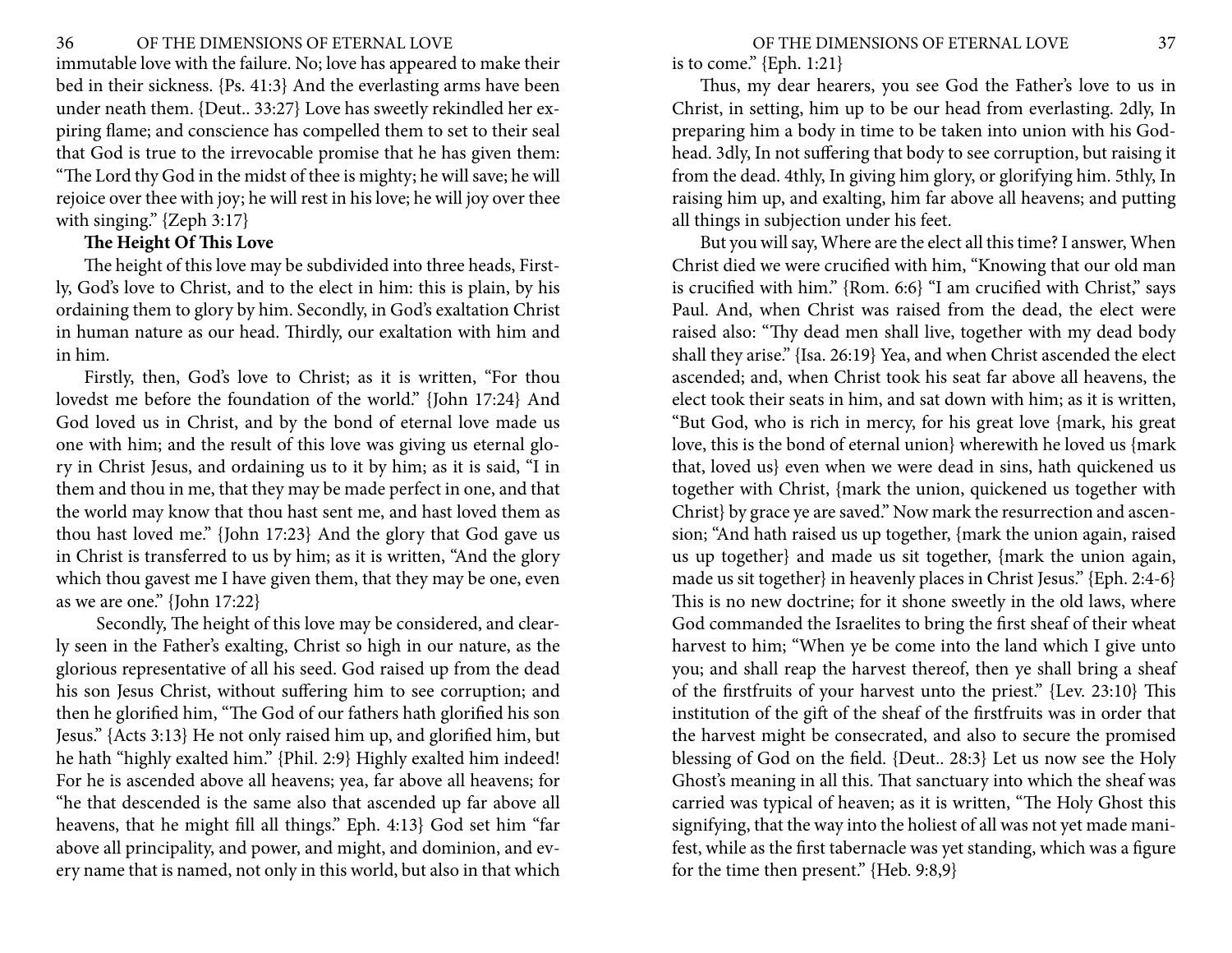<span id="page-19-0"></span>As that sanctuary was a type of heaven, so the first sheaf offered was a type of Christ; and the harvest under God's blessing was a type of all God's elect. First, Christ calls himself a corn of wheat, before his death: "And Jesus answered them, saying, The hour is come that the Son of Man should be glorified. Verily, verily, I say unto you, except a corn of wheat fall into the ground and die, it abideth alone; but, if it die, it bringeth forth much fruit." {John 12:23,24} Mark here, before Christ died he calls himself a corn of wheat that shall bring forth much fruit; after his resurrection, by reason of our union with him, he is called "a handful of corn in the earth, upon the top of the mountains; the fruit thereof {mark that, the elect are called the fruit thereof} shall shake like Lebanon; and they of the city shall flourish like grass of the earth. His name shall endure for ever" {mark here, the handful of corn is called a person; his name shall endure for ever.} And now mark the fruits also, "His name shall be continued as long as the sun; and men {mark, there is the fruit of this handful of corn} shall be blessed in him; and all nations shall call him blessed." {Ps. 72:16,17} We now follow this sheaf, Christ Jesus, up to the heavens, for Jesus is entered into the holiest of all, now to appear in the presence of God for us; and there we find Christ is received as the first fruits; "But now is Christ risen from the dead, and become the firstfruits {mark that, become the firstfruits} of them that slept." {1 Cor. 15:20} There Christ, the firstfruits, has ascended far above all heavens. But you will say, Where are the elect all this time? I answer, They ascended in him as in their head; and are personally to follow him in their spiritual form and order; as it is written, "But every man in his own order; Christ the firstfruits, afterwards they that are Christ's at his coming; then cometh the end." {1 Cor. 15:23,24}

Christ, having entered as the firstfruits, has promised to send his angels to reap his harvest, that is, "to gather together his elect from the four winds, from the one end of heaven to the other." {Matt. 23:31} All these elect persons are called sheaves, and, when bound in the bundle of life, shall be gathered into the same sanctum sanctorum as Christ Jesus the firstfruits was; as it is written, "Now also many nations are gathered against thee that say, Let her be defiled, and let our eye look upon Zion: but they know not the thoughts of the Lord, neither understand they his counsel, for he shall gather

them as the sheaves into the floor." {Mic. 4:11,12} Thus he shall gather his wheat into his garner, but he shall burn up the chaff with fire unquenchable.

#### **The Height Of This Love**

I now proceed to the third branch of this general head of discourse, viz. The height of this love in the personal exaltation of the elect at the glorious resurrection.

God promised to Christ the fullness of the Spirit in the eternal counsel; and promised likewise that the same Spirit should never depart from him, nor from his seed. This blessed Spirit is called the promise of the Father to Christ; and Christ sends that Spirit upon all the elect in the appointed time: "Jesus being exalted, and having received of the Father the promise of the Holy Ghost, hath shed forth this which ye now see and hear." {Acts 2:33} The Holy Spirit is to make the elect know their privileges, by leading them into all truth. He searches the deep things of God, and makes them known to the chosen; he washes, sanctifies, and cleanses them; he resides in them as the earnest of their future inheritance; and he seals them up to the day of eternal redemption; he sheds abroad God's love in their hearts, and shall at last quicken and raise up our mortal bodies; as it is written, "But if the Spirit of him that raised up Jesus from the dead dwell in you, he that raised up Christ from the dead shall also quicken your mortal bodies by his Spirit that dwelleth in you." {Rom. 8:11} Let it be observed, brethren, that the Holy Ghost, which is given to us, is the earnest of our future inheritance, and is coupled together with glory, whenever he takes up his residence; as it is written, "If ye be reproached for the name of Christ, happy are ye; for the Spirit of glory and of God resteth upon you." {1 Peter 4:14} Here then you see the Spirit and glory of God rests upon the elect. The same Spirit is to quicken our mortal bodies; yea, our vile bodies are to be changed, and fashioned like unto the glorious body of Christ. Thus they are to bear the image of the heavenly Adam, and to mount up and meet the Lord in the air, and then to sit down on the judgment-seat with our dearly beloved head, as his mystical body; that all out persecuting enemies, both men and devils, may be judged by the elect of God; as it is written, "Do ye not know that the saints shall judge the world? And if the world shall be judged by you, are ye unworthy to judge the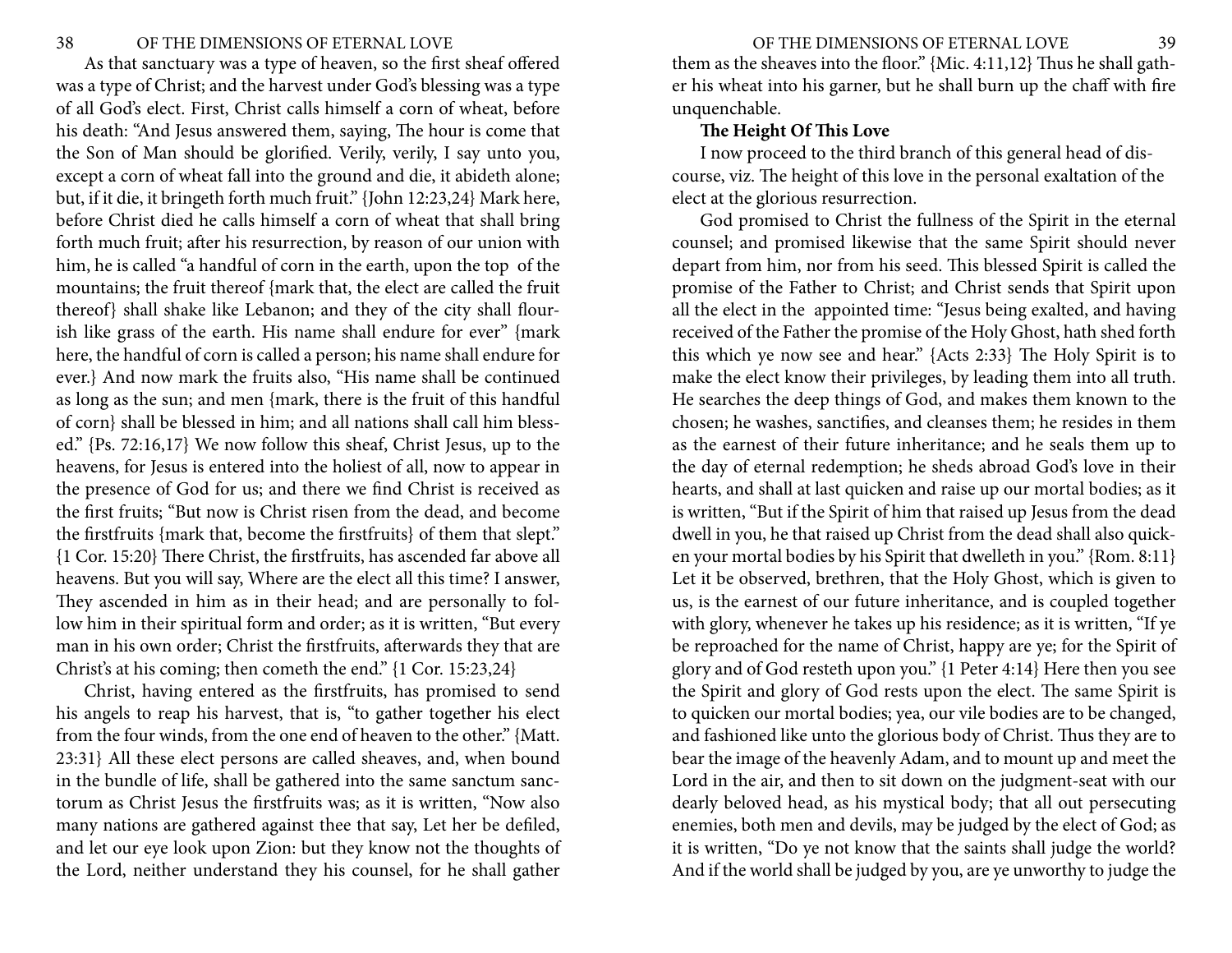40 OF THE DIMENSIONS OF ETERNAL LOVE OF THE DIMENSIONS OF ETERNAL LOVE 41 smallest matters? Know ye not that we shall judge angels? Now much more things that pertain to this life?" {1 Cor. 6:2,3}

Thus the elect are to appear on the judgment-seat with Christ their head, who comes to avenge his and their wrongs; as speaketh the Holy Ghost, "Let the saints be joyful in glory: let them sing aloud upon their beds. Let the high praises of God be in their mouth, and a two-edged sword in their hand; to execute vengeance upon the heathen, and punishments upon the people; to bind their kings with chains, and their nobles with fetters of iron; to execute upon them the judgment written: this honour have all his saints. Praise ye the Lord." {Ps. 149:5-9}

The judgment being finished, and the doom of the wicked for ever fixed, the elect shall see a new heaven and a new earth; the first heaven and the first earth shall pass away in a flame of fire, prefigured by the destruction of Sodom and the adjacent cities; "The elements shall melt with fervent heat," and the wicked be chased away with it; whilst the Judge shall render his vengeance with fury, and his rebukes with flames of fire; the heavens being dissolved, and the elements melted; as Peter says. {2 Pet. 3:12} Then shall the new heaven and the new earth appear; which, according, to his promise, we look for, wherein shall dwell righteousness, {2 Pet. 3:13 or righteous persons; and these shall live and reign with Christ a thousand years: "But the rest of the dead {that is, the wicked dead} lived not again" till the thousand years were run out. This is the first resurrection, in which the blessed and the holy have their part; and at the close of the thousand years will all the dead be judged: "Then shall the king say to them on his right hand, Come ye blessed of my Father, inherit the kingdom prepared for you from the foundation of the world." And now comes the ultimate end of all our blessedness; every enemy will be destroyed; the Saviour's regal scepter, which was swayed over the militant church, will be laid by; and the triune Jehovah, or Elohim, will be all in all. {1 Cor. 15:28} Then, my brethren, we shall understand something of the height of this love mentioned in my text. Having endeavoured to wade through the length, breadth, depth, and height of this love, I shall just mention some species or dimensions which weak believers are apt to think contrary to what I have laid down; and which they are ready to imagine will, some time or

other, separate them from this love of God; and then pass on to the application.

Paul the apostle seems to defy the king, of terrors. I mean death, to cause a separation; and he defies life also, whether prosperous or adverse; and angels, whether good or bad; emperors, kings and princes; judges, magistrates, present troubles, and future judgments: the highest pitch of joy or prosperity, and the deepest abyss of horror, trouble, tribulation, or poverty, to bring about a separation between God and the elect, or break the bond of his love, which is the bond of eternal union; as it is written, "For I am persuaded that neither death, nor life, nor angels, nor principalities, nor powers, nor things present, nor things to come, nor height, nor depth, nor any other creature, shall be able to separate us from the love of God, which is in Christ Jesus our Lord." {Rom. 8:38,39}

I come now to the application, for I reckon that your patience is almost worn out: but blessed be God, we do not work by the day.

What know you of this love? Is it shed abroad in your hearts by the Holy Ghost? Do you know experimentally the pardon of your sins? Christ said that Mary Magadelen's sins were many, and that they were forgiven her, and she loved much; and, where little is forgiven, the same will love little. Thus you see that love always attends a pardoned soul. And, if you say "I love the Lord," and feel a most cordial affection for him, for his people, his word, and his worship; remember thy love is nothing but a reflection from his love to thee; as it is written, "We love him because he first loved us." But, perhaps, some of you may say "You are too high; we cannot come up to that experience."

Stay where you are, and I will come nearer to you. Do you find a disinterested love to them that savour most of Christ Jesus in the world? - "Why {say you} is the word disinterested put in? What do you mean by that?" I mean that a hypocrite may love a godly man for what he can get from him, and not for Christ's sake; as Pharoah loved Joseph for unfolding his dreams, and saving his country from perishing; and as the king of Babylon loved Daniel; and as Potiphar's wife loved Joseph, with the carnal and damnable love of a whore. I ask, therefore, If ye love the children of God because their knowledge, their life, and conversation in holiness, appear amiable in your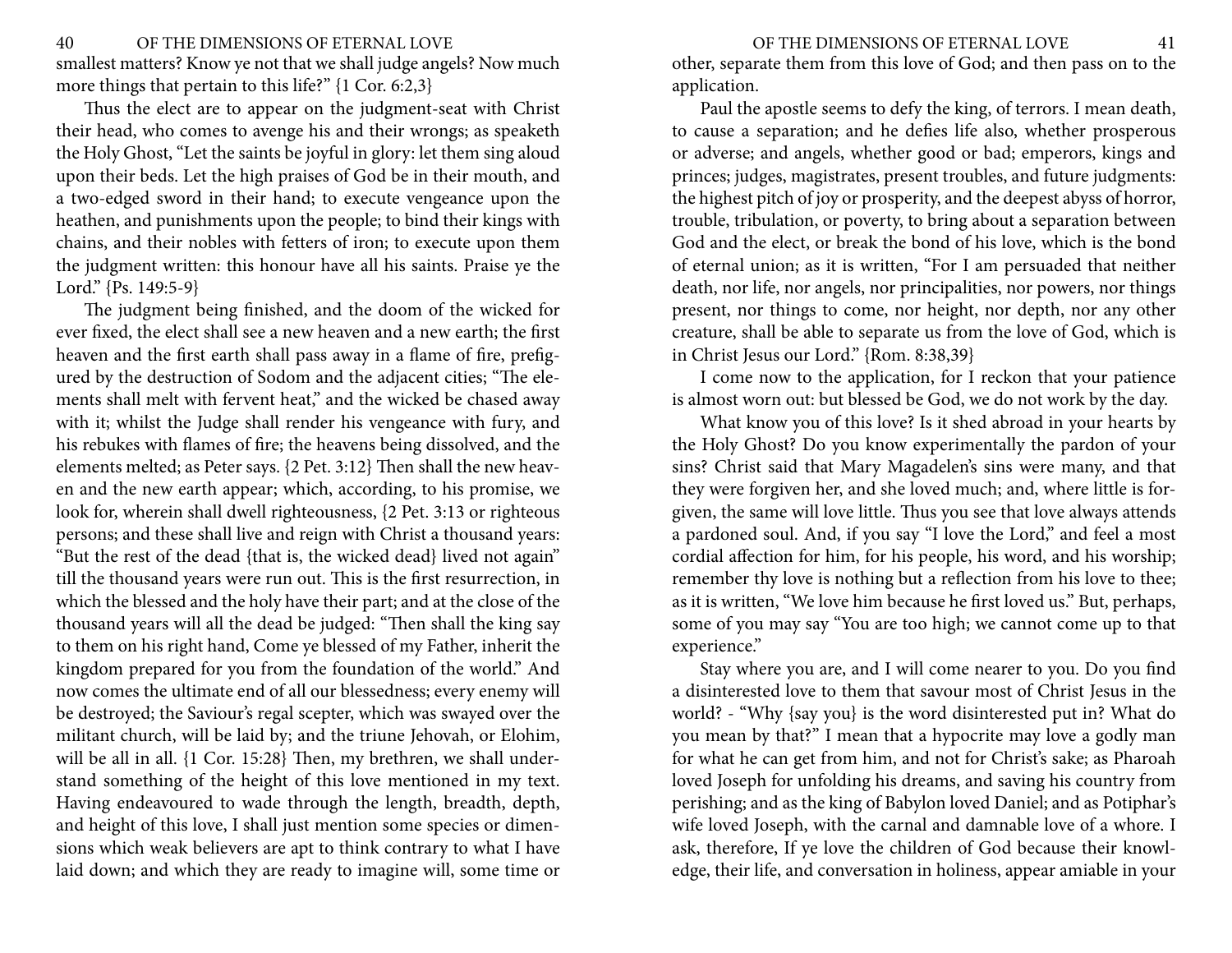#### 42 OF THE DIMENSIONS OF ETERNAL LOVE 43

sight? Perhaps you say "No: I love all people alike, whether they fear God or hate him whether they are orthodox or heterodox." If so, your love has not holiness for its object; it bears no other stamp than merely the impression of the old man. Let me shew you the word of the Lord on this point: "Who shall abide in thy tabernacle? Who shall dwell in thy holy hill? He in whose eyes a vile person is contemned {mark that}; but he honoureth them that fear the Lord." {Ps. 15:1,4} But some will say "I bless God, I can stand the trial of that pure disinterested love which you describe." Very well, so far good: "We know that we have passed from death unto life, because we love the brethren." {1 John 3:14}

But again, my friends, do you feel sin a plague and a burden to you? Is this your greatest grief; even the unholy motions that are felt from the living, corruptions of your heart, because you cannot subdue them, nor keep your thoughts and mind pure, and stayed on the Lord, as you are exhorted to do? Do you answer "Yes, I hate the former, and I love the latter?" What saith the Psalmist? "I hate vain thoughts; but thy law do I love." {Ps. 119:113} And again, "Ye that love the Lord, hate evil." Ps. 97:10} Again, brethren, Do you feel a hatred to erroneous doctrines, which are so dishonourable to God, and destructive to men? I mean such as Arminianism, Deism, Antinomianism, together with all other doctrines of devils? And are your wills brought into subjection to the will of God, so as to consent to wholesome doctrines, even the words of our Lord Jesus Christ? If you say "Yes," and conscience says the same, hear the word of the Lord, "Through thy precepts I get understanding, therefore I hate every false way." {Ps. 119:104}

But again, some will say "I bless God, I can say I love him; for I have been as poor as ever Job was, but his providence has blessed the work of my hands, so that I have abundance laid up in store for my use, while I can see many poor souls destitute of both house and home; yea, and even some of God's people too, who have hardly food to eat, or raiment to put on; therefore God's love has appeared discriminating to me." Stop, don't you run away; I will come a little closer to you. Your love seems to be more fixed on the providence of God as to the body, than in the discriminating grace of God in Christ revealed to the soul; and has a little of the tincture of those

who followed Christ over the sea of Tiberias for the loaves and fishes, and were sent back with an empty belly and a killing reproof. Suppose God should destroy all your substance, as he did the substance of Job; how then would you stand afflicted to God? But further; if you were to take your wealth, family, friends, neighbours, with every benefactor, and lay them in one end of the balance, and Christ alone in the other, which, thinkest thou, would gain the draught in the balance of thy affections? Nay, do not start back at this question. I say, which would then gain the draught? Upon a proper examination, canst thou say with the Psalmist, "Whom have I in heaven but thee, and there is none upon earth that I desire beside thee?" {Ps. 73:25} If Christ was to put the question to you as he did to Peter, when he said "Simon, lovest thou me?" Couldst thou answer in the affirmative, "Lord, thou knowest all things: thou knowest that I love thee." {John 21:17} But again, another may say "I cannot say that I love Christ; I wish I could: but this I do find, that all things of this world will not satisfy the boundless desires of my soul; there is a secret anxiety in my mind, which cannot be satisfied by all created and sublunary enjoyments. These are all broken cisterns that can hold no water; {Jer. 2:13} they disappoint rather than satisfy me; and increase my thirst rather than supply my wants; therefore I know that my thoughts are hovering about a more satisfactory substance." Is this thy case? Then "commit thy works unto the Lord {in humble confession and prayer}, and thy thoughts shall be established." {Prov. 16:3} But perhaps you proceed and say, "I have heard so much from the pulpit about the amiableness, the suitableness, the sufficiency, the fullness, and the love of Christ to poor sinners, that if I thought I should have no part or lot in him, I should view myself of all mortals the most miserable." Thou hast got love, but it lies in the ashes, covered over with darkness, doubts, fears, and unbelief: be patient, be diligent, and hope for a saving, manifestation of pardoning love; for truth hath said, thou shalt not be disappointed of thy hope. The disciples going to Emmaus were in thy case; but, when Jesus drew near and walked with them, he blew away their ashes, and rekindled the expiring flame: "Did not our hearts burn within us when h e communed with us by the way?" {Luke 24:32}

But again, some will say "My desires are so intense after Jesus,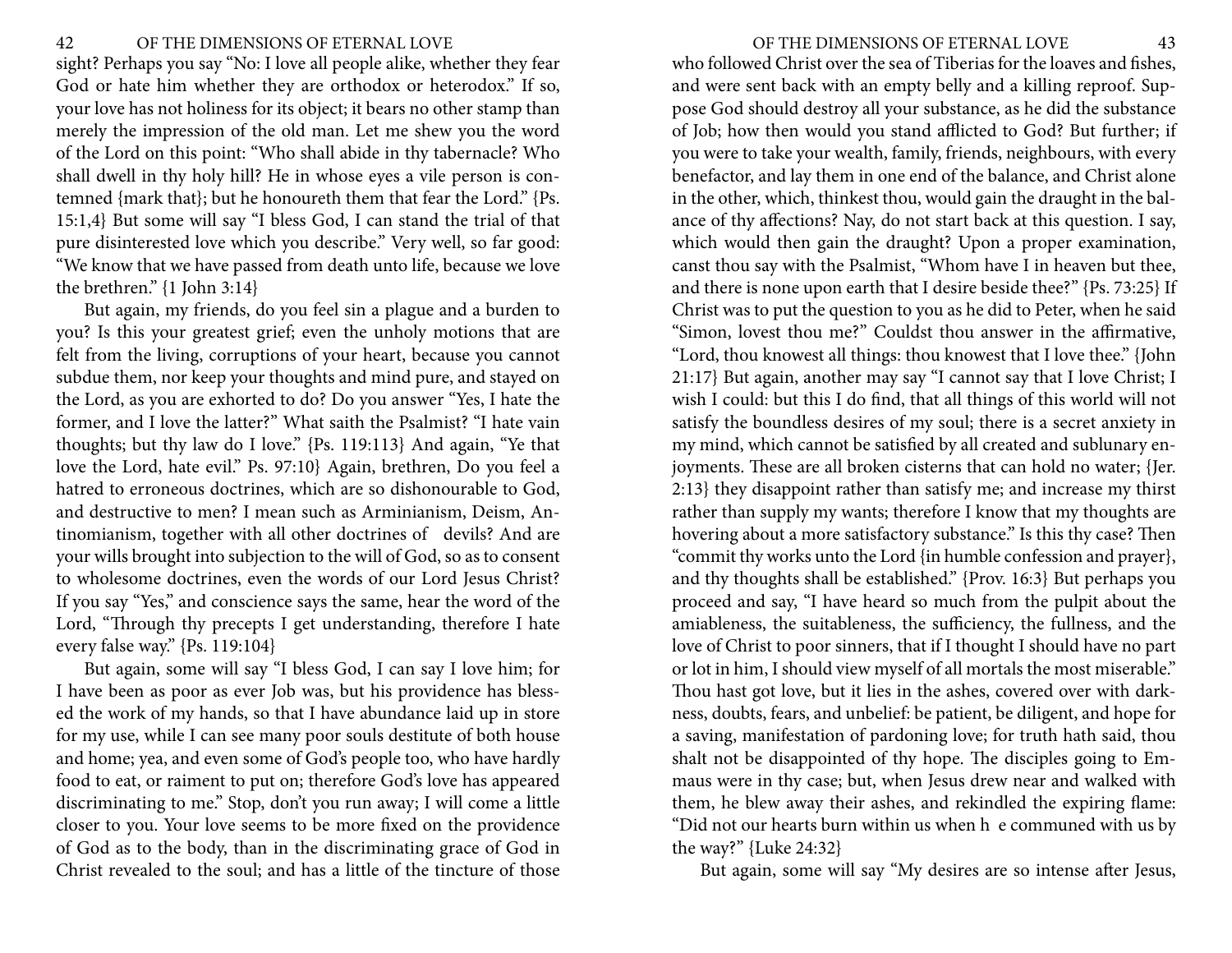<span id="page-22-0"></span>springing from a deep sense of need, and from some glimmerings of his excellent worth, that I cannot rest till I am persuaded of my soul's interest in his eternal love." Yours is love in the smoke; therefore don't fear, it will not go out; for God says he will not break the bruised reed, though its melancholy jarring sound is not so musical as "the voice of doves tabering, upon their breasts." {Nahum 2:7} I say, God declares that he will not break the bruised reed, nor quench the smoking flax, till he has brought forth judgment unto truth." {Isa. 42:3} "But {say you} I long to enjoy a sense of his atonement in my conscience, and to find an heartfelt union with him, and a joyful love to him; to say as the spouse does, "My beloved is mine, and I am his or, with Peter, "Whom having, not seen ye love; in whom, though now ye see him not, yet believing, ye rejoice with joy unspeakable, and full of glory." {1 Pet. 1:8} This joy that you have mentioned is love in the flame; be thankful for the former, but aim at the latter, "that ye may know the love of Christ, which passeth knowledge." {Eph. 3:19}

# **Wrong Conceptions of God**

Let me shew you one great reason why you are kept in perpetual suspense, and tossed about with unbelief, doubts, and slavish fears. Deal faithfully with your own consciences, and try yourselves by what I am going to advance. - Your troubles spring from wrong conceptions of God, the fountain of all happiness. Don't you view God as arrayed in terrible majesty, with indignation against you as a sinner? Don't you conceive him to be an inexorable judge, comparable to a devouring flame or consuming fire? Are you not afraid, day after day, that he will cut you down as a cumberer of the ground, and bring you to judgment, and at the last day expose you before angels and saints as a polluted sinner, with all your secret and unclean sins disclosed to all the host of heaven? If you say, "Yes, these are my thoughts and my conceptions indeed, you have described my case; and pray how you find all this out?" Leave that to God; and view God as speaking to you by me.

You say that what I have said are your conceptions, and therefore you are filled with a slavish fear of God; and this fear is attended with tormenting cogitations; and the workings of your mind are what Job calls tossings, "I am full of tossings to and fro."

If I have mentioned your conceptions aright, let me tell you that

you view God in his fiery law; and he is that judge, that terrible sovereign, and that consuming fire, which I have mentioned, as considered in his violated law, and out of Christ. And while you conceive thus of God you will be tormented; as it is written, fear hath torment; he that feareth is not made perfect in love." {1 John 4:18}

If what I have mentioned be agreeable to your experiences, you err in your conceptions; I say, as an awakened and quickened sinner, you err in your conceptions; and that holds you down a captive to slavish fear and unbelief. Let us look a little at the back parts of God; {Exod. 33:23} seeing we cannot see his face and live. {Exod. 33:20} I say, let us view his back parts, as Moses did. And we will suppose ourselves in the rock Christ, as Moses was in the cleft of a rock at Horeb, when God shewed him his back parts; which rock certainly was a type of Christ; and we will endeavour for a while to give credit to what God says in his word; as it is written, "In that day the Lord with his sore and great and strong sword shall punish Leviathan, the piercing serpent, even Leviathan, that crooked serpent; and he shall slay the dragon that is in the sea." Now we will suppose that this prophecy means destroying the works of the devil in the elect by Christ Jesus, which it certainly does, "In that day sing ye unto her, A vineyard of red wine: I the Lord do keep it; I will water it every moment; lest any hurt it, I will keep it night and day. Fury is not in me," {mark that, fury is not in me}. {Isa. 27:1-4} But we will still proceed to view the back parts of God while we are in the cleft of the rock Christ; and let us hear what God says to us in this situation, "And the Lord passed by before him, and proclaimed the Lord, the Lord God, merciful and gracious, long, suffering, and abundant in goodness and truth; keeping mercy for thousands; forgiving iniquity, and transgression, and sin; and that will by no means clear the guilty," {Exod. 34:6,7} without a surety; who is Christ, the end of the law for righteousness. Now what do you think of the back parts of God? "Why {say you}, blessed be his holy name, he is better to follow than to meet." Why then "be ye followers of God as dear children;" {Eph. 5:1} and thou shalt not see Peniel, the face of God, till the corrupted vail of mortality shall be swallowed up, and then thou wilt not want to shun that transporting sight; "Blessed are the pure in heart, for they shall see God." {Matt. 5:8}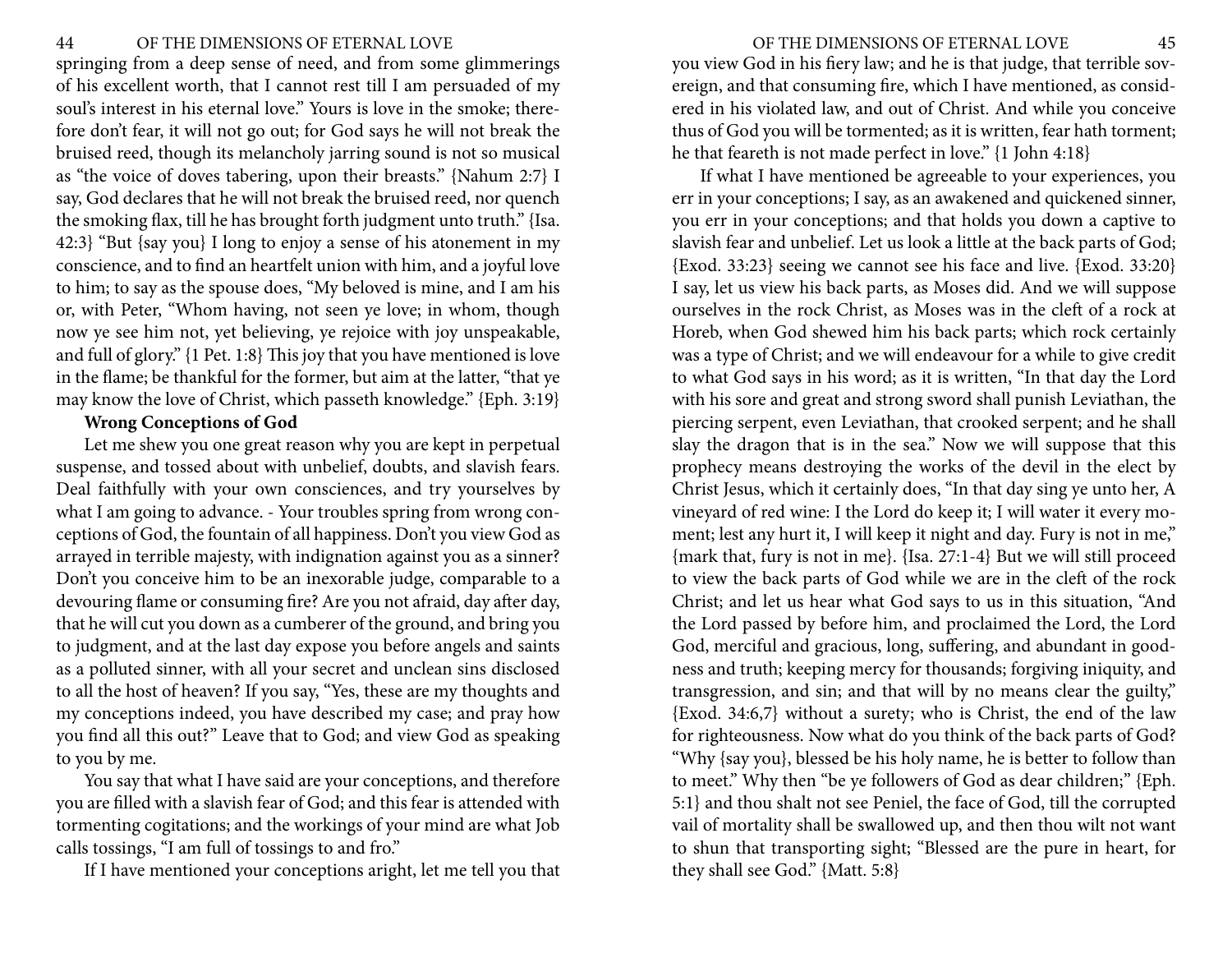Again, brethren, if you view God in Christ reconciling the world unto himself, not imputing your trespasses unto you; but sending his son to bless you, by turning every one of you from your evil ways; and that the flame of God's wrath is quenched in the Saviour's blood; his sword of justice sheathed in the body and soul of a dear Redeemer; and the law disarmed of its dreadful curse; death disarmed of his sting; the devil himself dethroned and cast down; death plagued; the grave destroyed; the gates of hell barred against every believers and the doors of heaven displayed to all that ask, seek, and knock; surely these things are sufficient to support a hoping soul: especially if we consider that our reconciled God is now our most propitious Father; yea, the Father of all mercies, and the God of all comfort; our husband; also our friend; a present help; our strong hold; our unchangeable lover; our God, guide, and guard; yea, our rich provider, the strength of our heart, our justifier, our Saviour, the shield of our help, and our portion for ever. Well, what dost thou now think of the ever blessed God? "Blessed be his name {say you}, he seems altogether sweet and lovely, as those scriptures represent him which you have quoted." The word of God bears me out in all that I have said. And he is that blessed one to thee, if thou viewest him reconciled in the Mediator, and comest to him by Christ. View him as I have represented him from his own word, and thou wilt find him the perfection of beauty, and the best of friends; and this will disarm your souls of that slavish fear and torment; and sweetly soften, dissolve, and attract your affections to love him as the greatest of names, and the fountain of infinite happiness. But some may say, "What is all this long harangue and strict scrutiny about love for?" Because the apostle says, "Now abideth faith, hope, charity, these three; but the greatest of these is charity," or love; and this charity, or love, never faileth. Beside, if all thy religion springs entirely from the fear of hell, without any hatred to sin, thirst for holiness, love to God, or desire after his favour all your religion is eye service; it is with you according to the Kentish proverb, "No longer pipe, no longer dance." I mean, you move on in your religion no longer than while conscience spurs you, vengeance drives you, or carnal gain or human applause allure you. You are an eye servant; you cannot work but while the whip is upon your back. The very moment that your master Moses

lays by the lash of scorpions you are gone to the alehouse, card-table, ballroom, rout, play-house, or some idle amusement or other. And, as soon as Moses comes in, then you set off to the sanctuary again, to offer to God a silly dove without a heart; {Hos. 7:11} or else to mock him with a dry form of prayer; and every time you perform that task you offer thirty lies to God; and then you wipe your mouth, like the whore in the Proverbs, and say, "This day have I paid my vows." But, if you live and die in that state, God will requite you with the greater damnation. Let me now appeal to your conscience in the sight of God. If you hear a preacher who enforces the Spirit's work on the soul; that preaches down human merit, will, and power, and insists on the application of truth, the love of the truth, the experience of truth, the enjoyment of the truth, the practice of the truth, or a walk in the truth; who treats much of the life of faith, the joy of hope, the liberty of the Spirit, the enjoyment of love, a heart-felt union with Christ, peace of conscience, and a tender regard for the honour of God; don't you despise and rail against such preachers and preachings? If Conscience is to be umpire or arbitrator, will she not say, Yes? As the Lord God of hosts liveth, before whom I stand, if you live and die a stranger to all that I have said upon these points, you cannot escape the damnation of hell. {Matt. 22:33}

But again; I will come with another appeal to conscience. Are you not fond of hearing a thundering law preacher, who deals chiefly in the vengeance of heaven, and fetches all his artillery from the fiery law of God? And don't you find that discourse is most descriptive of your legal feelings that savours most of death, judgment, destruction, damnation, and the very flames of hell? "Yes {say you}, while this storm is going, over my head, I am all religion; and while it is preaching, I think in my own mind, O, how will I watch, and work, and pray, and perform my task, &c. When I get home again!" Ay; but before you get your feet over the threshold of your own door, the sound of the thunder is gone out of your ears, and all your blind zeal that was awakened, and the working frame that was communicated to your spirit, are gone; and you are immediately taken captive by the devil, and led into some besetting sin; and by that secret sin you are held a prisoner all the year round. This you know is truth; let Conscience do her office. "I cannot deny {say you} but that this is the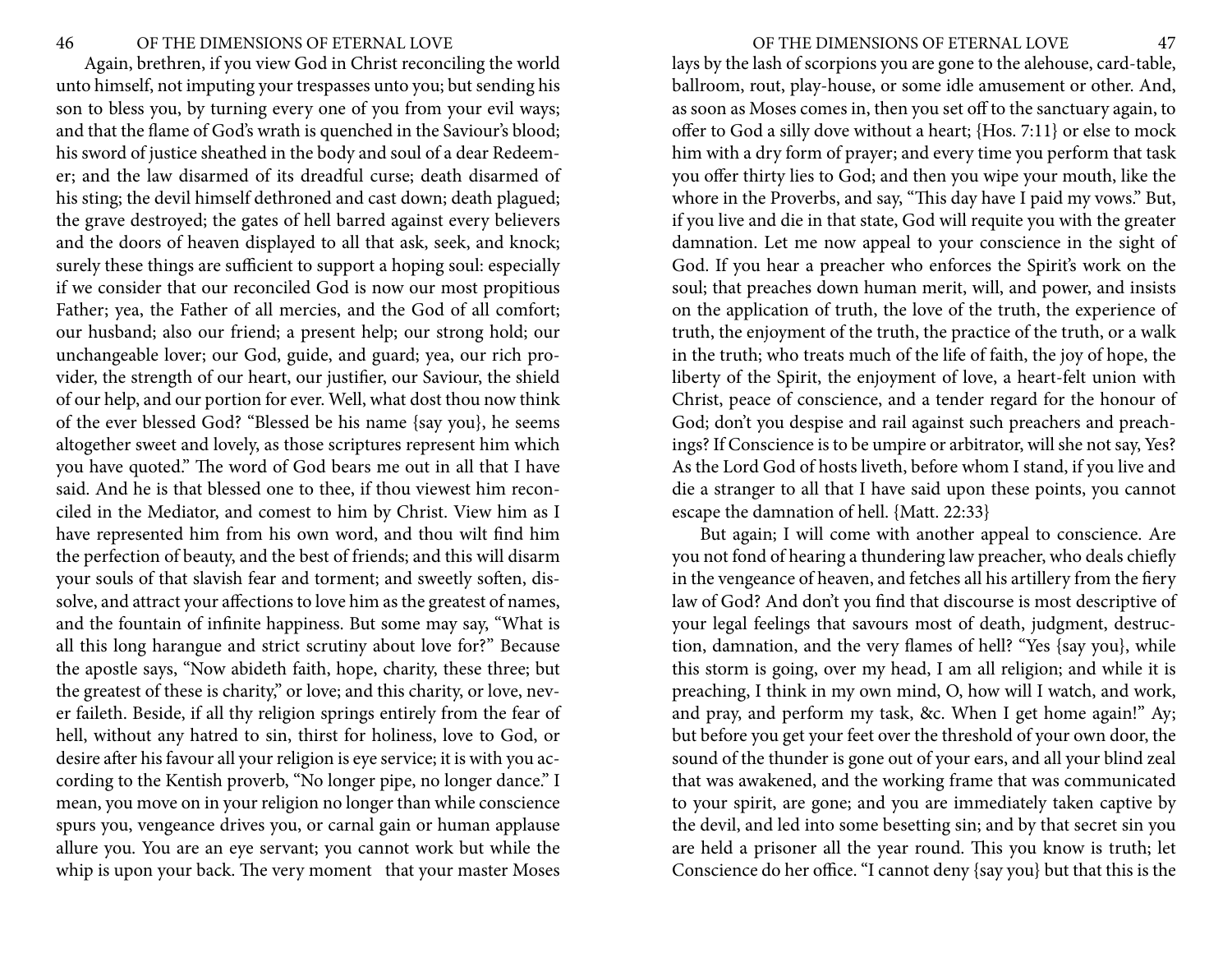# <span id="page-24-0"></span>48 OF THE DIMENSIONS OF ETERNAL LOVE OF THE DIMENSIONS OF ETERNAL LOVE 49 case; and how you find it out I know not." No, nor are you likely to know: but this I tell you, in the church of God there are both servants and sons: "The servant {says the Saviour} shall not abide in the house

for ever, but the Son abideth ever; and, if the Son make you free, then are you free indeed." If you are a servant, you will stick to the rod of Moses, till your spirit and conscience will be hardened like a blacksmith's anvil: but, if you are a son of God by faith in Christ Jesus, the undeserved love of the Father, and the dying love of the dear Redeemer, when preached, applied, and enjoyed, will make your soul like melting wax before the flame, until your softened spirit will become susceptible of every divine impression, and your tender conscience will feel the least sin heavy indeed: every just reproof will be then an excellent oil; yea, one reproof from the lips of the gracious will enter deeper into your heart, as a wise child, than an hundred stripes into a fool. {Prov. 17:10} God own and bless the few hints that I have dropped among, you, to his own honour and your eternal comfort. I add no more.

# **FURTHER PUBLICATIONS**

All our books are available from our Office in the UK and Amazon.co.uk and Amazon.com

# **WILLIAM HUNTINGTON VOLUME 1**

Paperback – 21 Jan 2018 by William Huntington S.S (Author)



William Huntington S.S. (2nd February 1745- 1 July 1813) was an English preacher and the man who preached to the Queen of England as well as the Prime Minister, and signed his letters William Huntington, S.S. (Saved Sinner). He taught that the moral law, or the 10 commandments, as published by Moses, was not the rule of life for the believer but rather the gospel, which is the Law Christ. He delighted in talking of the everlasting love of God, blessed redemption, all conquering grace, mysterious providence, the Spirit's work in men's souls and many other good news themes. He was charge with being an Antinomian although his writings and sermons do not bear this out. Huntington was a strict Calvinist who believed some were predestined to eternal life and some were not. He founded or opened chapels throughout England, many of which survive to this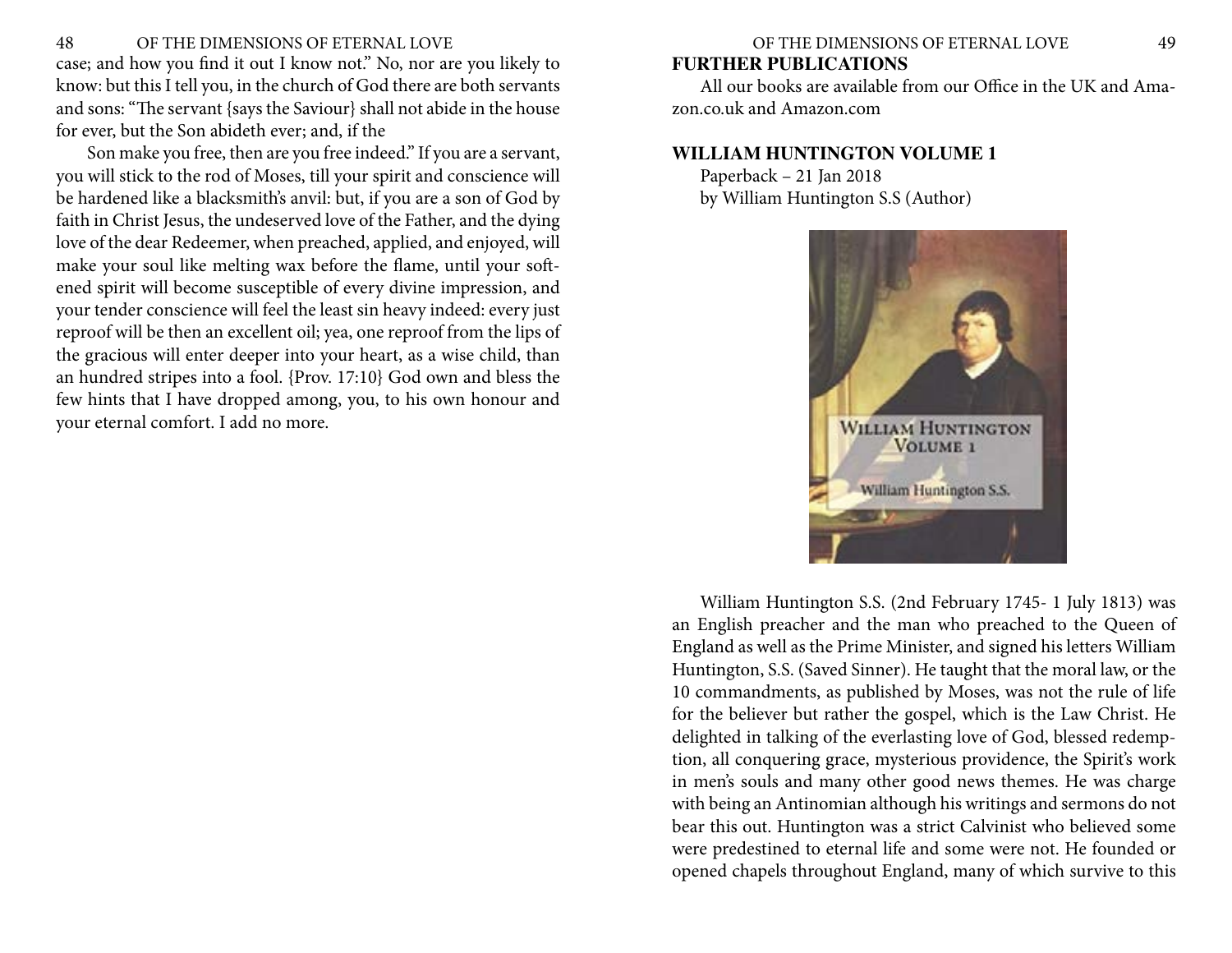<span id="page-25-0"></span>50 OF THE DIMENSIONS OF ETERNAL LOVE OF THE DIMENSIONS OF ETERNAL LOVE 51 day. There are 20 volumes of his works that were published in 1811, this is volume 1 of that series. This volume contains the Kingdom Of Heaven Taken By Prayer and The Spiritual Sea Voyage

# **OF THE BLESSINGS AND DOCTRINES OF GRACE**



This republication of Dr. John Gill's work is taken from his book VI, of A Body of Doctrinal Divinity. It treats the subject of the blessings of grace and the doctrines that hold them forth. It is presented to assist in the understanding of the subject and to promote discussions relating to the death resurrection and ascension of the Lord Jesus Christ. It treats the subject of the extent of the atonement because most professing Christians today misunderstand the subject and speak against those who differ from them. This is due to ignorance and the need to understand the word of God more fully. We recommend a careful study of Dr. John Gill's works, as set out in his A Body of Doctrinal and Practical Divinity ( as listed at the back of this book). This book will assist those who are familiar with the disputes that have taken place in the past as those who will be aware of the Synod of Dort ( also known as the Synod of Dordrecht) which was an international Synod held in Dordrecht in 1618–1619, by the Dutch Reformed Church, to settle a divisive controversy initiated by the rise of Arminianism.

# **A BODY OF DOCTRINAL DIVINITY**



**A System of Practical Truths** Authored by Dr John Gill DD, Created by David Clarke CertEd List Price: \$8.99 8.5" x 11" (21.59 x 27.94 cm) Black & White on White paper 176 pages ISBN-13: 978-1543085945 ISBN-10: 1543085946 **THE FULL SET OF DR. JOHN GILL'S BODY OF DOCTRINAL DIVINITY IS IN SEVEN BOOKS. Available form our Office in the UK or Amazon.co.uk or Amazon.com Or Isuu.com**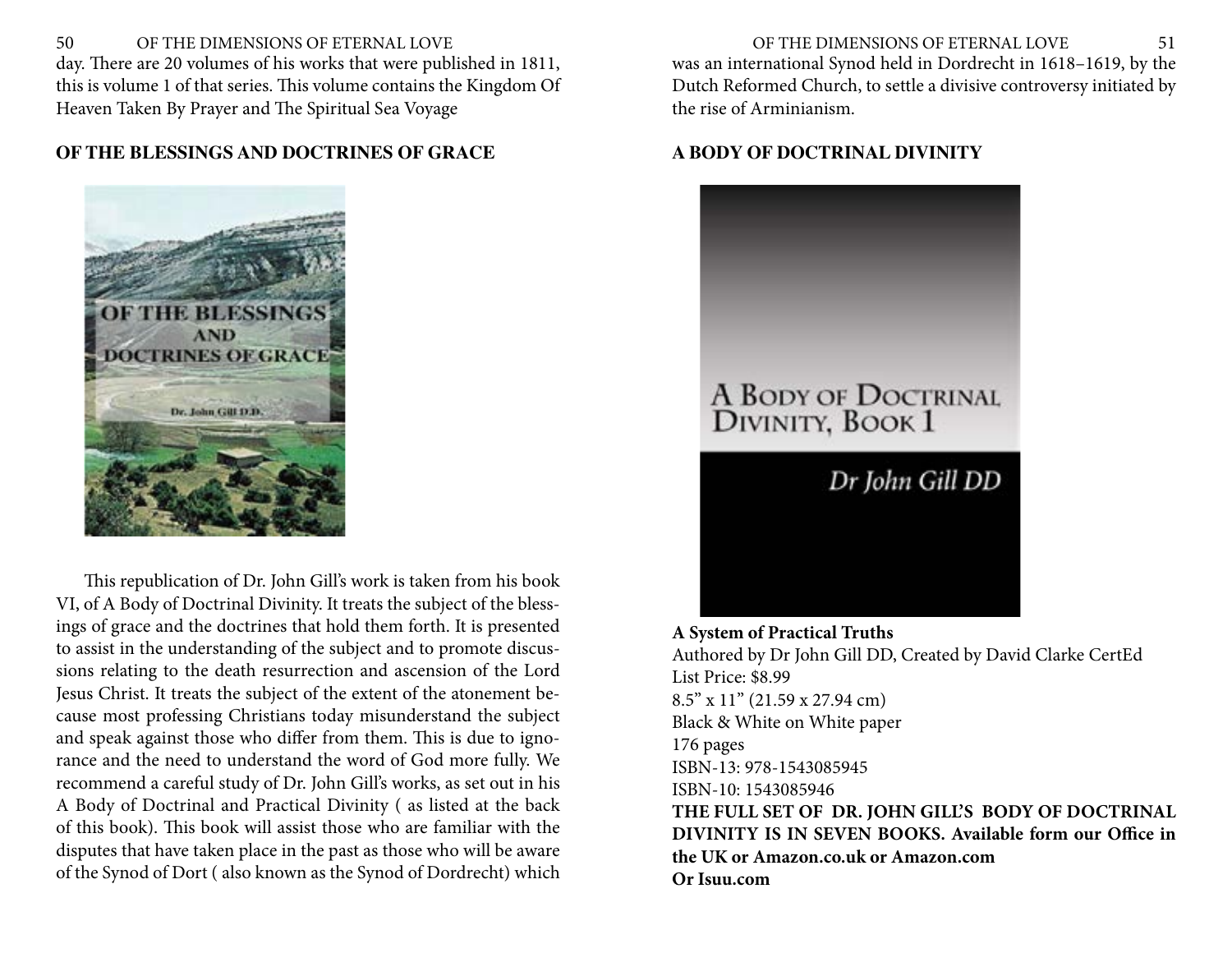<span id="page-26-0"></span>52 OF THE DIMENSIONS OF ETERNAL LOVE OF THE DIMENSIONS OF ETERNAL LOVE 53 BOOK I Of God, His Works, Names, Nature, Perfections And Persons. BOOK II Of The Acts And Works Of God BOOK III Of The External Works Of God BOOk IV Of The Acts Of The Grace Of God Towards And Upon His Elect In Time. BOOK V Of The Grace Of Christ In His States Of Humiliation And Exaltation, And In The Offices Exercised By Jim In Them. BOOK VI Of The Blessings Of Grace, And The Doctrines Of It. BOOK VII Of The Final State Of Man **THE BIERTON CRISIS**



The Bierton Crisis is the personal story of David Clarke a member of the Bierton Strict and Particular Baptist church. He was also the church secretary and minister sent by the church to preach the gospel in 1982.

The Bierton Church was formed in 1832 and was a Gospel Standard cause who's rules of membership are such that only the church can terminate ones membership.

This tells of a crisis that took place in the church in 1984, which led to some members withdrawing support. David, the author, was one of the members who withdrew but the church did not terminate his membership as they wished him return.

This story tells in detail about those errors in doctrine and practices that had crept into the Bierton church and of the lengths taken to put matters right. David maintained and taught Particular Redemption and that the gospel was the rule of life for the believer and not the law of Moses as some church members maintained.

This story tells of the closure of the Bierton chapel when David was on mission work in the Philippines in December 2002 and when the remaining church members died. It tells how David was encouraged by the church overseer to return to Bierton and re-open the chapel.

On David's return to the UK he learned a newly unelected set of trustees had take over the responsibility for the chapel and were seeking to sell it. The story tells how he was refused permission to re open or use the chapel and they sold it as a domestic dwelling, in 2006.

These trustees held doctrinal views that opposed the Bierton church and they denied David's continued membership of the church in order to lay claim too and sell the chapel, using the money from the sale of the chapel for their own purposes.

David hopes that his testimony will promote the gospel of the Lord Jesus Christ, as set out in the doctrines of grace, especially Particular Redemption and the rule of life for the believer being the gospel of Christ, the royal law of liberty, and not the law of Moses as some reformed Calvinists teach, will be realized by the reader.

His desire is that any who are called to preach the gospel should examine their own standing and ensure that they can derive from scripture the doctrines and practices they teach and advance and that they can derived the truths they teach from scripture alone and not from the traditions of men or their opinions however well they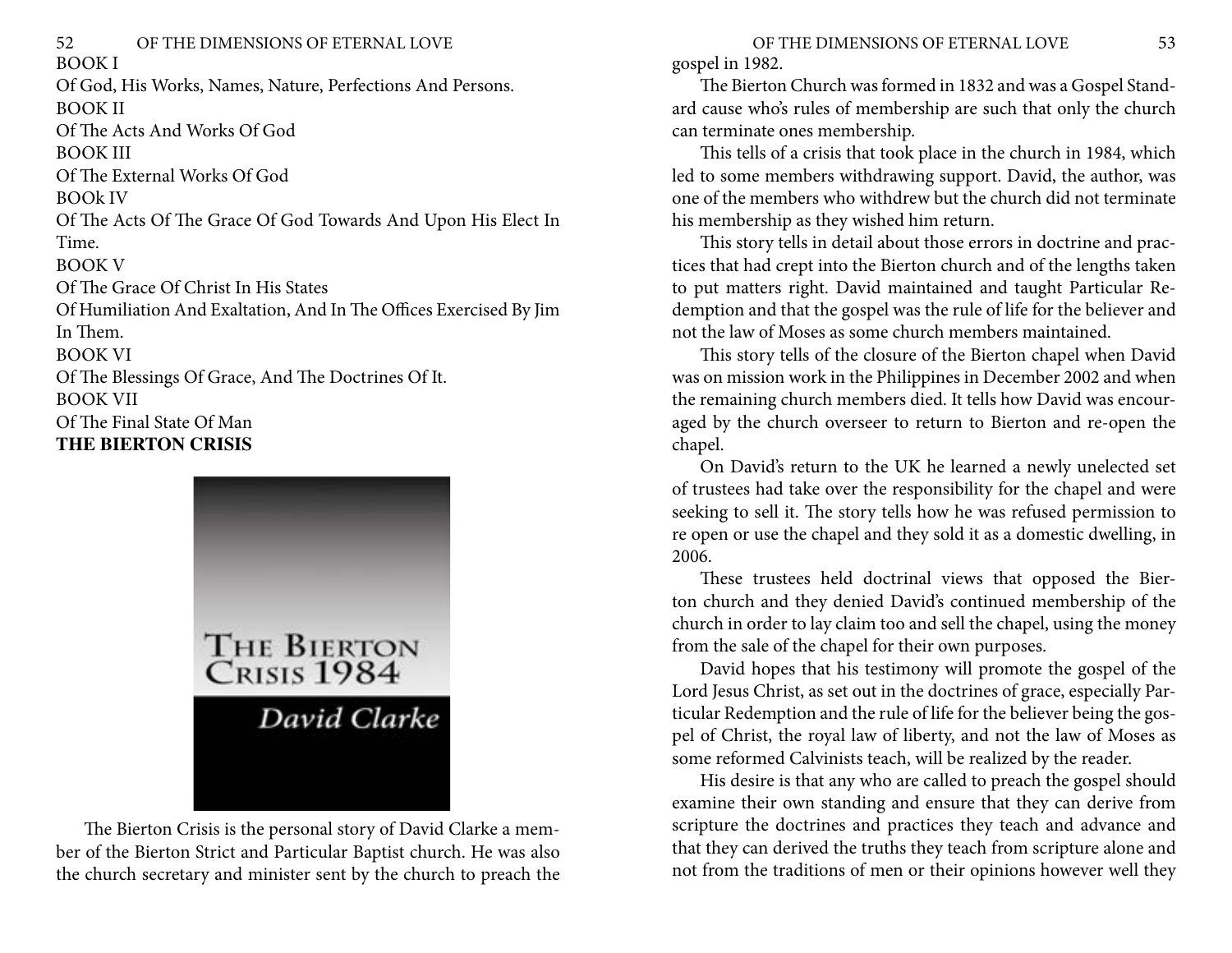<span id="page-27-0"></span>may be thought of.

List Price: \$11.99 5.25" x 8" (13.335 x 20.32 cm) Black & White on White paper 256 pages ISBN-13: 978-1508465959 ISBN-10: 1508465959 BISAC: Religion / Christian Theology / Apologetics

# **MARY, MARY QUITE CONTRARY**



Second Edition: Does The Lord Jesus Want Women To Rule As Elders In His Church ? ? Authored by Mr David Clarke Cert E ISBN-13: 978-1514206812

ISBN-10: 1514206811

BISAC: Religion / Christian Theology / General

When treating the subject of women elders in the church we are not dealing with the affairs of a secular society and so it has nothing

to do with women's rights, equality of sex or race in the world. This matter only relates to men and women in a Christian church. It is about the rules of the house of God, which is the church of the living God and rules for those who are members of the body of Christ and members of an heavenly county.

# The Suffragettes

Emmeline Pankhurst 1858 -1928) was a Suffragette and worked very hard to bring equal rights for women to vote as men. In the year of her death all women over 21 gained the right to vote. The Suffragette movement brought about many changes for the better in a secular society but not so for women seeking to follow Christian principles. One of her famous quotes was, "Trust in God She shall provide". Terms which do not reflect Christian beliefs. We know God will provide and He is not a she.

In the USA and the UK, women's political rights were brought into general political consciousness by the suffragettes and since then there have been legal rights granted to the Lesbian, gay, bisexual and transgender groups, same sex marriages, along with the development of the feminist movement and the appointment of persons from the LBGT community to responsible positions in the Church of England. All of this has caused conflict in the Christian community due to differences beliefs of right and wrong.

 This book seeks to show what the bible has to say about the role of women in the church and family. Since these rules are taught by the Apostles of Christ they are the word of God to us and we should obey. The secular world may differ and turn from the narrow path taught in scripture but we should follow the word of God, this is our wisdom.